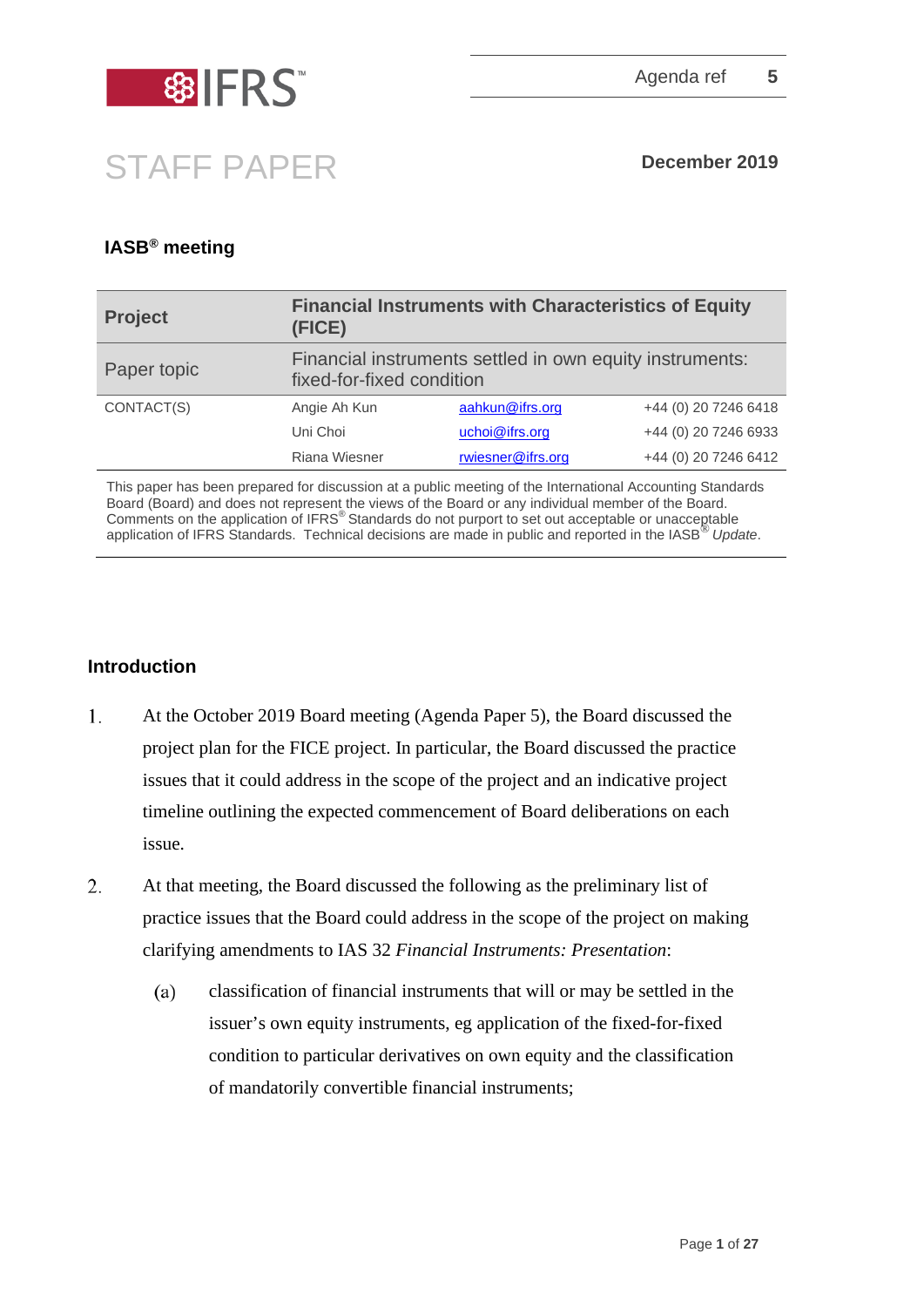- accounting for obligations to redeem own equity instruments, eg  $(b)$ accounting for written put options on non-controlling interests (NCI puts);
- $(c)$ accounting for financial instruments that contain contingent settlement provisions, eg financial instruments with a non-viability clause;
- $(d)$ the effect of laws and regulations on the classification of financial instruments;
- $(e)$ reclassification between financial liability and equity instruments, eg when circumstances change, or contractual terms are modified; and
- $(f)$ classification of particular financial instruments that contain obligations that arise only on liquidation of the entity, eg perpetual financial instruments<sup>[1](#page-1-0)</sup>.
- $\overline{3}$ . The objective of this paper is to begin the Board's discussion on the classification of financial instruments that will or may be settled in the issuer's own equity instruments (both derivative and non-derivative instruments). In particular, the staff will explore as part of this discussion what clarifications could be made to the underlying principle of the fixed-for-fixed condition. The staff understand that this is one of the main sources of accounting challenges in practice and it is arguably one of the most difficult challenges to solve. For that reason, the staff would like to start with this topic. This paper introduces possible clarifications that the staff are considering, without making any recommendations or asking the Board to make any decisions.
- 4. Based on the Board's feedback provided at this meeting, the staff will refine and further develop the clarified principles and bring back an analysis at a future Board meeting that illustrates their application to common practice questions. In addition, at that future meeting, the staff will analyse if there are any other enhancements that can be made to IAS 32 to clarify the classification of financial instruments that will or may be settled in the issuer's own equity instruments, for

<span id="page-1-0"></span><sup>&</sup>lt;sup>1</sup> The financial instruments described in this subparagraph do not include those that are subject to the specific exception in paragraphs 16C-16D of IAS 32, ie instruments, or components of instruments, that impose on the entity an obligation to deliver to another party a pro rata share of the net assets of the entity only on liquidation.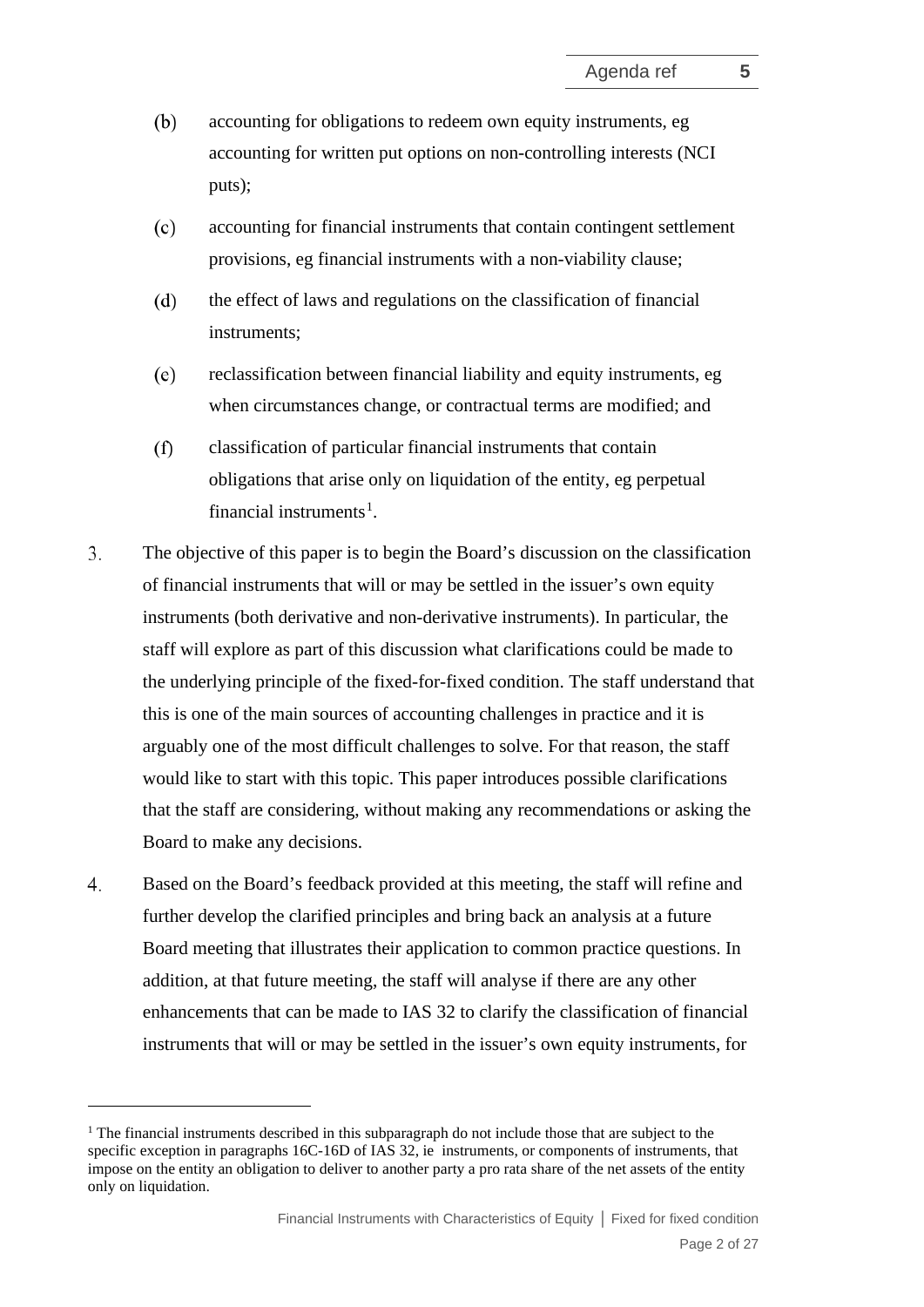example incorporating some of the IFRS Interpretations Committee discussions into IAS 32 or into illustrative examples that accompany IAS 32. Finally, the staff will assess the proposals against the project objectives discussed at the October 2019 Board meeting before asking the Board to decide on clarifications to the classification of financial instruments that will or may be settled in the issuer's own equity instruments.

- 5. The rest of the topics in paragraph 2 of this paper will be analysed and discussed at future Board meetings.
- 6. In developing potential clarifications, the staff first considered the requirements and the rationale in IAS 32. In addition, the staff have incorporated some ideas from the 2018 Discussion Paper (2018 DP) in this paper where relevant and useful. Some respondents to the 2018 DP commented that the guidance on variables that affect the net amount of derivatives on own equity was useful in addressing some questions on classification of such derivatives. Although the project direction going forward is not to continue with the proposed classification approach in the 2018 DP, the staff believe the feedback suggests that some of the discussion in the 2018 DP on these variables may be helpful in clarifying the underlying principle of the fixed-for-fixed condition.
- $7<sub>1</sub>$ This paper is structured as follows:
	- $(a)$ Current requirements in IAS 32 (paragraphs [8](#page-3-0)–[13\)](#page-5-0);
	- $(b)$ A brief history of the development of the fixed-for-fixed condition (paragraphs [14-](#page-5-1)[17\)](#page-7-0);
	- Practice questions (paragraphs [18](#page-7-1)–[25\)](#page-10-0);  $(c)$
	- Proposed clarifications to the principle underlying the fixed-for-fixed  $(d)$ condition (paragraphs [26](#page-11-0)–[51\)](#page-20-0);
	- $(e)$ Application of the proposed clarified principle underlying the fixedfor-fixed condition (paragraphs [53](#page-21-0)–[63\)](#page-25-0);
	- $(f)$ Summary of the staff's preliminary view (paragraph [64\)](#page-25-1); and
	- $(g)$ Question for the Board (paragraph [65\)](#page-26-0).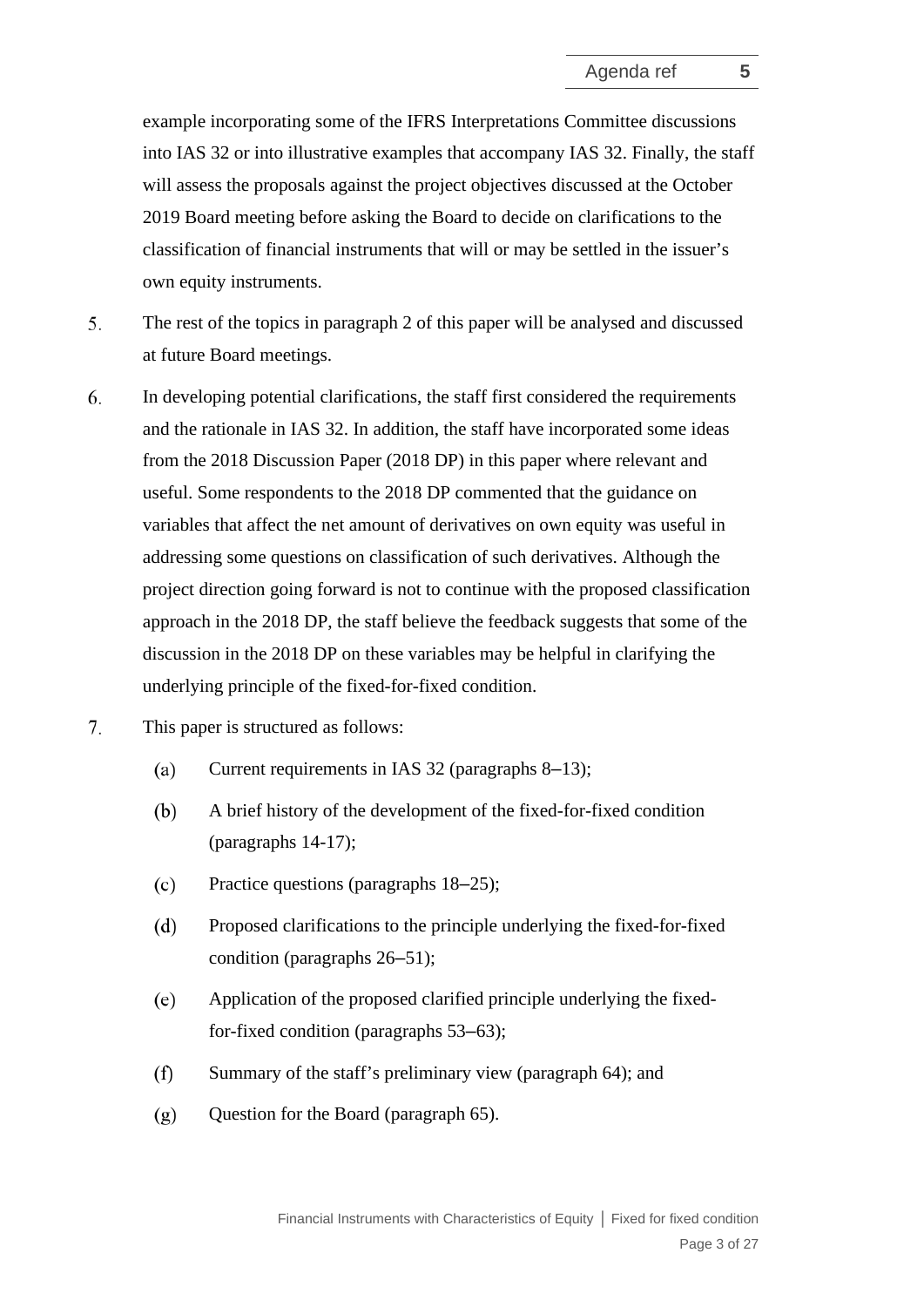#### **Current requirements in IAS 32**

- <span id="page-3-0"></span>8. Paragraph 11 of IAS 32 defines an equity instrument as any contract that evidences a residual interest in the assets of an entity after deducting all of its liabilities.
- <span id="page-3-1"></span>9. Paragraph 16(b) of IAS 32 contains classification requirements for financial instruments that will or may be settled in the issuer's own equity instruments including what is commonly referred to as the fixed-for-fixed condition for derivatives. Paragraph 16 of IAS 32 states that:

[...] the instrument is an equity instrument if, and only if, both conditions (a) and (b) below are met. […] (b) If the instrument will or may be settled in the issuer's own equity instruments, it is:

(i) a non‑derivative that includes no contractual obligation for the issuer to deliver a variable number of its own equity instruments; or

(ii) a derivative that will be settled only by the issuer exchanging a fixed amount of cash or another financial asset for a fixed number of its own equity instruments. For this purpose, rights, options or warrants to acquire a fixed number of the entity's own equity instruments for a fixed amount of any currency are equity instruments if the entity offers the rights, options or warrants pro rata to all of its existing owners of the same class of its own non‑derivative equity instruments. Also, for these purposes the issuer's own equity instruments do not include instruments that have all the features and meet the conditions described in paragraphs 16A and 16B or paragraphs 16C and 16D, or instruments that are contracts for the future receipt or delivery of the issuer's own equity instruments. […]

10. IAS 32 refers to using 'own equity instruments as a means to settle the contract' and using 'own equity instruments as currency' in explaining the rationale for the requirement in paragraph 16(b) of IAS 32 (see paragraphs [11](#page-4-0)–[13](#page-5-0) below). In these cases, such instruments are not equity instruments because they do not evidence a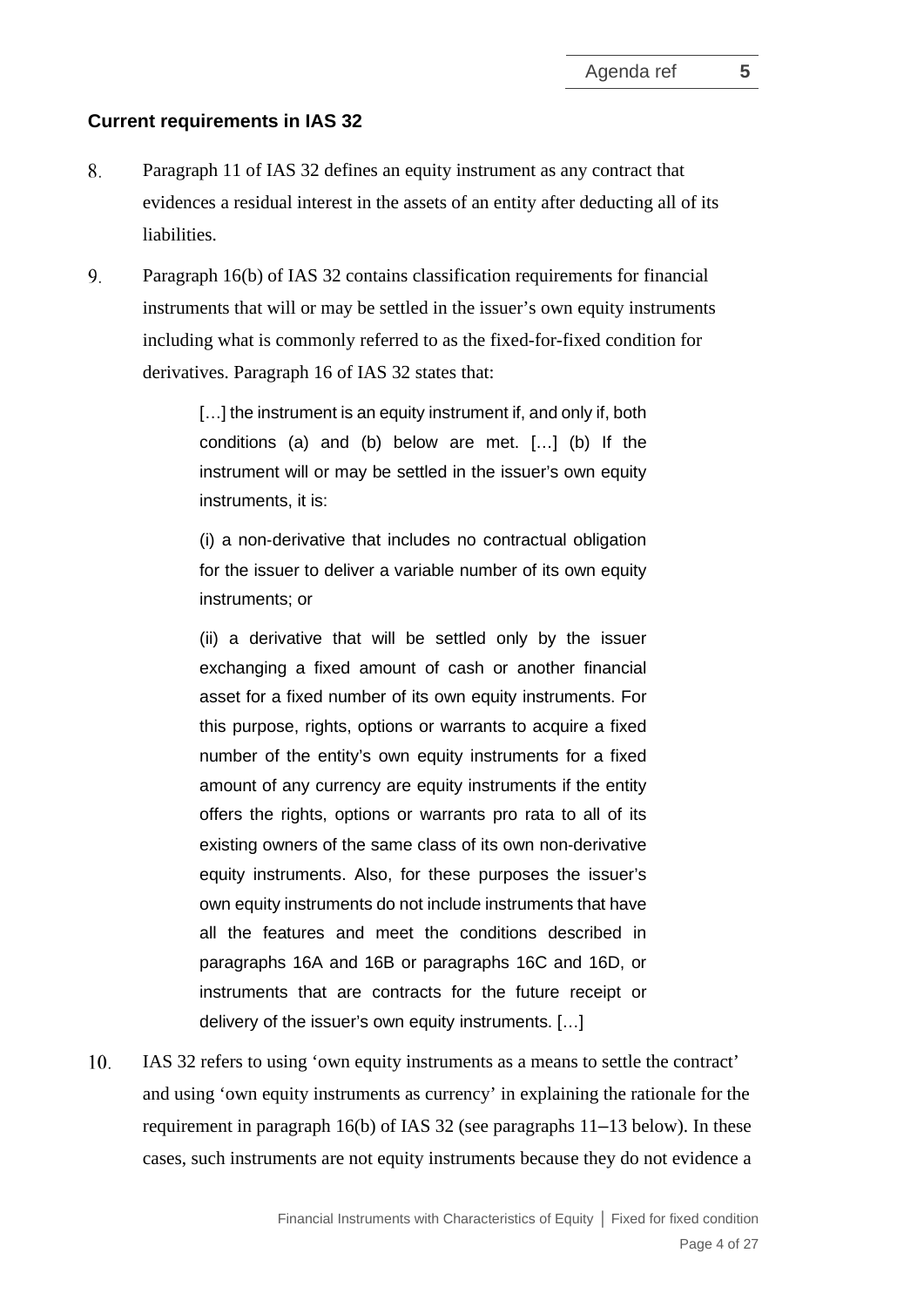residual interest in the entity's assets after deducting all of its liabilities. Such contracts represent rights or obligations of a specified amount rather than a specified equity interest. The entity does not know before the transaction is settled, how many of its own shares (or how much cash) it will receive or deliver and the entity may not even know whether it will receive or deliver its own shares.

<span id="page-4-0"></span>11. Paragraph 21 of IAS 32 states that (**emphasis added**):

> A contract is not an equity instrument solely because it may result in the receipt or delivery of the entity's own equity instruments. An entity may have a contractual right or obligation to **receive or deliver a number of its own shares or other equity instruments that varies so that the fair value of the entity's own equity instruments to be received or delivered equals the amount of the contractual right or obligation. Such a contractual right or obligation may be for a fixed amount or an amount that fluctuates in part or in full in response to changes in a variable other than the market price of the entity's own equity instruments (eg an interest rate, a commodity price or a financial instrument price).** Two examples are (a) a contract to deliver as many of the entity's own equity instruments as are equal in value to CU100, and (b) a contract to deliver as many of the entity's own equity instruments as are equal in value to the value of 100 ounces of gold. Such a contract is a financial liability of the entity even though the entity must or can settle it by delivering its own equity instruments. **It is not an equity instrument because the entity uses a variable number of its own equity instruments as a means to settle the contract. Accordingly, the contract does not evidence a residual interest in the entity's assets after deducting all of its liabilities.**

12. Paragraph BC10 of the Basis for Conclusions on IAS 32 states that (**emphasis added)**:

# […] When an entity **uses its own equity instruments 'as currency' in a contract to receive or deliver a variable**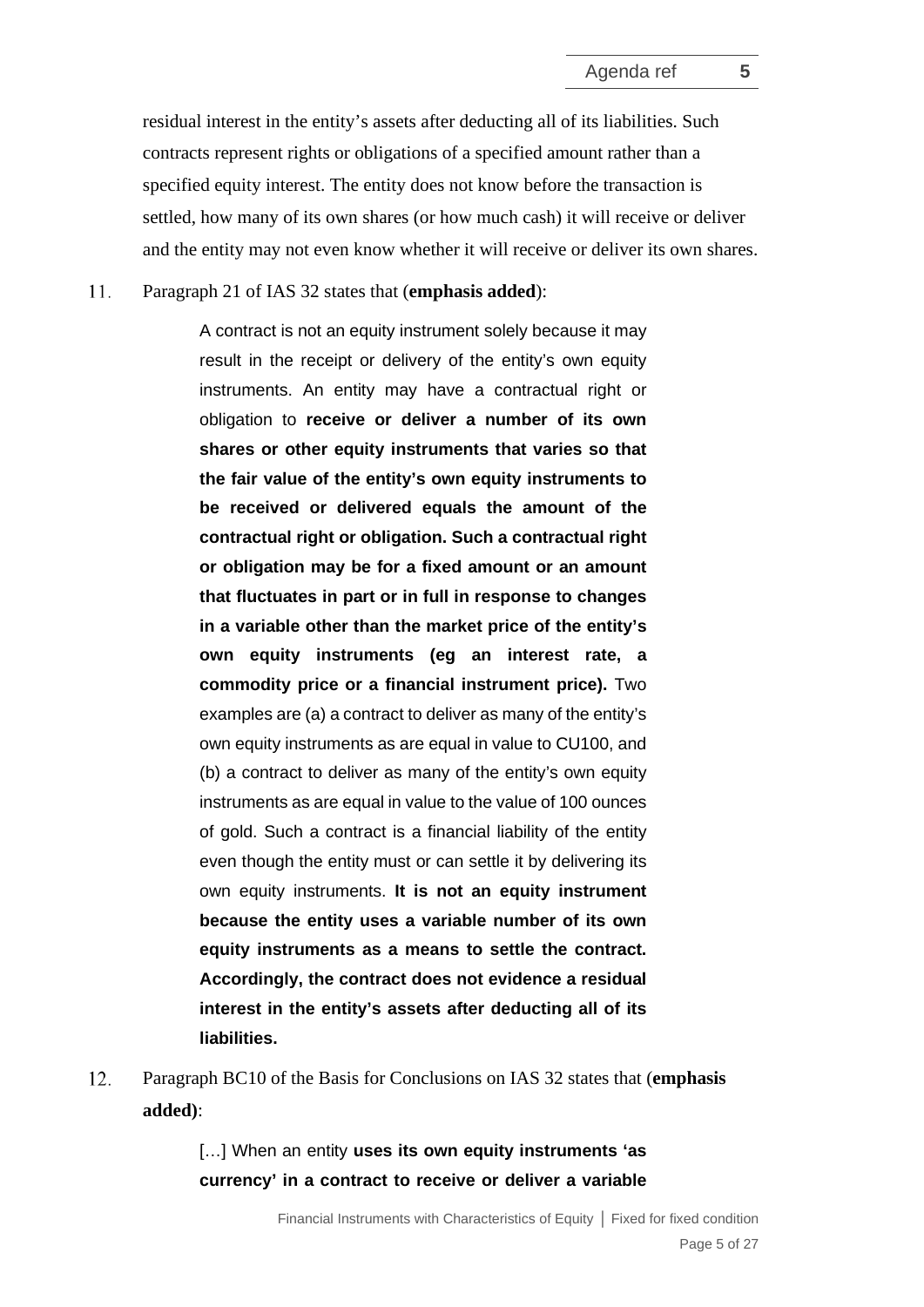**number of shares whose value equals a fixed amount or an amount based on changes in an underlying variable (eg a commodity price), the contract is not an equity instrument,** but is a financial asset or a financial liability. In other words, when a contract is settled in a variable number of the entity's own equity instruments, or by the entity exchanging a fixed number of its own equity instruments for a variable amount of cash or another financial asset, the contract is not an equity instrument but is a financial asset or a financial liability.

<span id="page-5-0"></span>13. Paragraph BC13 of the Basis for Conclusions on IAS 32 states that (**emphasis added)**:

> The Board agreed that it would be inappropriate to account for a contract as an equity instrument **when an entity's own equity instruments are used as currency in a contract to receive or deliver a variable number of shares whose value equals a fixed amount or an amount based on changes in an underlying variable** (eg a net share‑settled derivative contract on gold or an obligation to deliver as many shares as are equal in value to CU10,000). **Such a contract represents a right or obligation of a specified amount rather than a specified equity interest.** A contract to pay or receive a specified amount (rather than a specified equity interest) is not an equity instrument. **For such a contract, the entity does not know, before the transaction is settled, how many of its own shares (or how much cash) it will receive or deliver and the entity may not even know whether it will receive or deliver its own shares.**

#### **A brief history of the development of the fixed-for-fixed condition**

<span id="page-5-1"></span>14. When IAS 32 was first published in 1995, the financial liability definition was focused on the manner of settlement: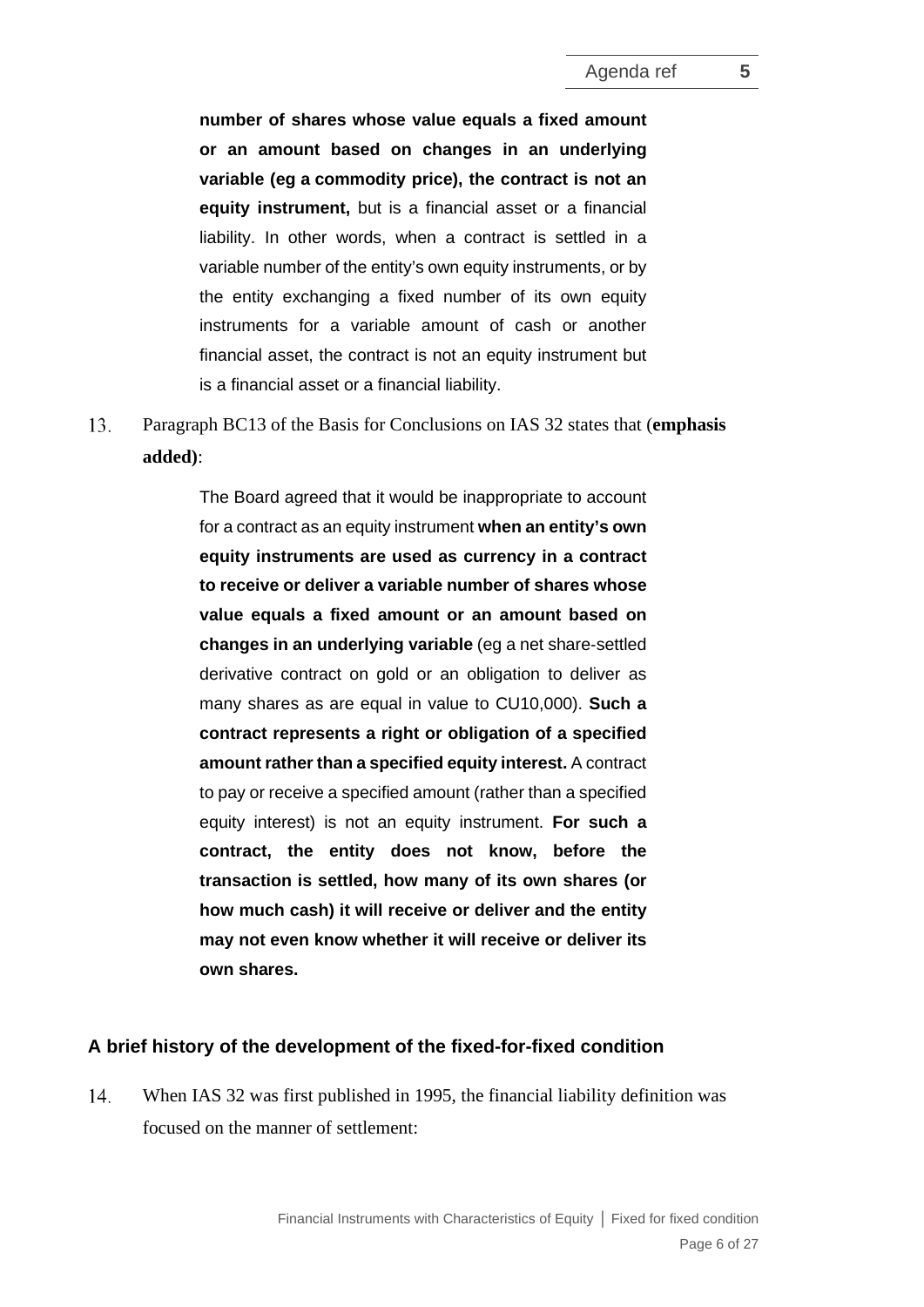A financial liability is any liability that is a contractual obligation:

(a) to deliver cash or another financial asset to another enterprise; or

(b) to exchange financial instruments with another enterprise under conditions that are potentially unfavourable.

15. This version of IAS 32 also explained equity instruments in the non-authoritative Appendix to IAS 32.

> Examples of equity instruments include common shares, certain types of preferred shares, and warrants or options to subscribe for or purchase common shares in the issuing enterprise. An enterprise's obligation to issue its own equity instruments in exchange for financial assets of another party is not potentially unfavourable since it results in an increase in equity and cannot result in a loss to the enterprise. The possibility that existing holders of an equity interest in the enterprise may find the fair value of their interest reduced as a result of the obligation does not make the obligation unfavourable to the enterprise itself.

16. When IAS 39 *Financial Instruments: Recognition and Measurement* was originally issued in March 1999 (approved by the IASC Board in December 1998), a consequential amendment was made to IAS 32 (operative when an enterprise applies IAS 39) to include the following elaboration on the definition of a financial liability (**emphasis added**):

> An enterprise may have a contractual obligation that it can settle either by payment of financial assets or by payment in the form of its own equity securities**. In such a case, if the number of equity securities required to settle the obligation varies with changes in their fair value so that the total fair value of the equity securities paid always equals the amount of the contractual obligation, the holder of the obligation is not exposed to gain or loss from fluctuations in the price of the equity securities.**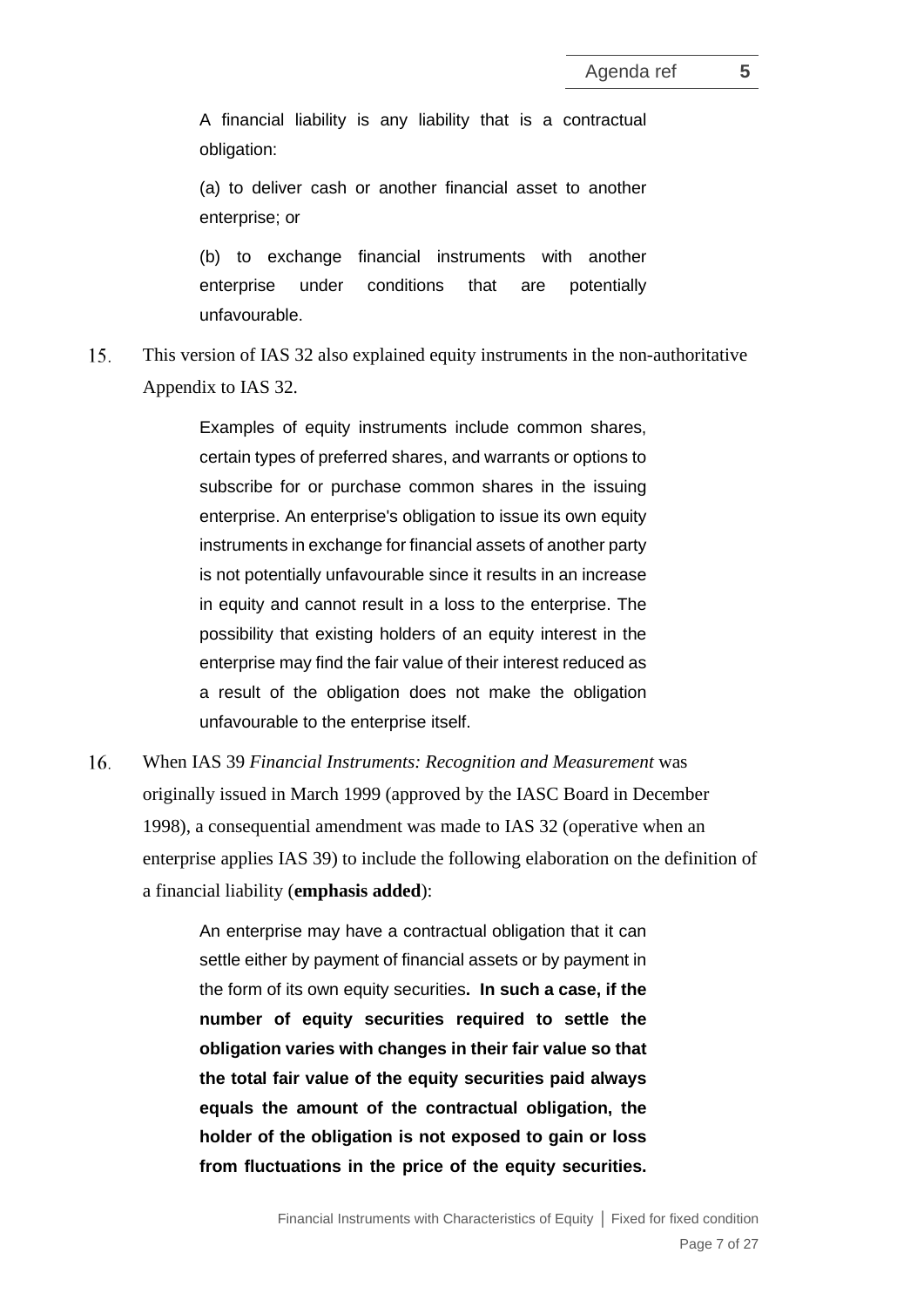Such an obligation should be accounted for as a financial liability of the enterprise.

<span id="page-7-0"></span>17. The fixed-for-fixed condition (see paragraph [9](#page-3-1) of this paper) was introduced in the revised version of IAS 32 issued in December 2003. The Board developed this revised IAS 32 as part of its project to improve IAS 32 and IAS 39. The Board's main objective was a limited revision to provide additional guidance on selected matters which included the classification of derivative and non-derivative contracts indexed to, or settled in, an entity's own equity instruments. In explaining the particular changes to classification of contracts settled in an entity's own equity instruments, it was stated that when an entity uses its own equity instruments 'as currency' in a contract to receive or deliver a variable number of shares whose value equals a fixed amount or an amount based on changes in an underlying variable (eg a commodity price), the contract is not an equity instrument, but is a financial asset or a financial liability.

### **Practice questions**

- <span id="page-7-1"></span>18. Due to the fact that there is limited guidance in IAS 32 on how the fixed-for-fixed condition in paragraph 16(b) of IAS 32 should be applied, various questions have arisen in practice about what 'fixed' means and whether there are particular types of variability that do not violate the fixed-for-fixed condition. Furthermore, as a result of a lack of clarity in the requirements and/or limited guidance on the application of the requirements we are aware that there is diversity in practice. Sources of these questions include submissions to the Committee, feedback on the 2018 DP and previous Board consultations and it is apparent that application of the fixed-for-fixed condition is a widespread practice issue.
- <span id="page-7-2"></span>19. In other cases, questions have arisen on the appropriateness of the classification outcome in IAS 32 even if the requirement is clear. For example, the required classification for a conversion option in a foreign currency convertible bond is clear but some stakeholders hold the view that it should be classified as an equity instrument because the amount is fixed in the foreign currency.
- 20. Practice questions can therefore broadly be categorised into two different types: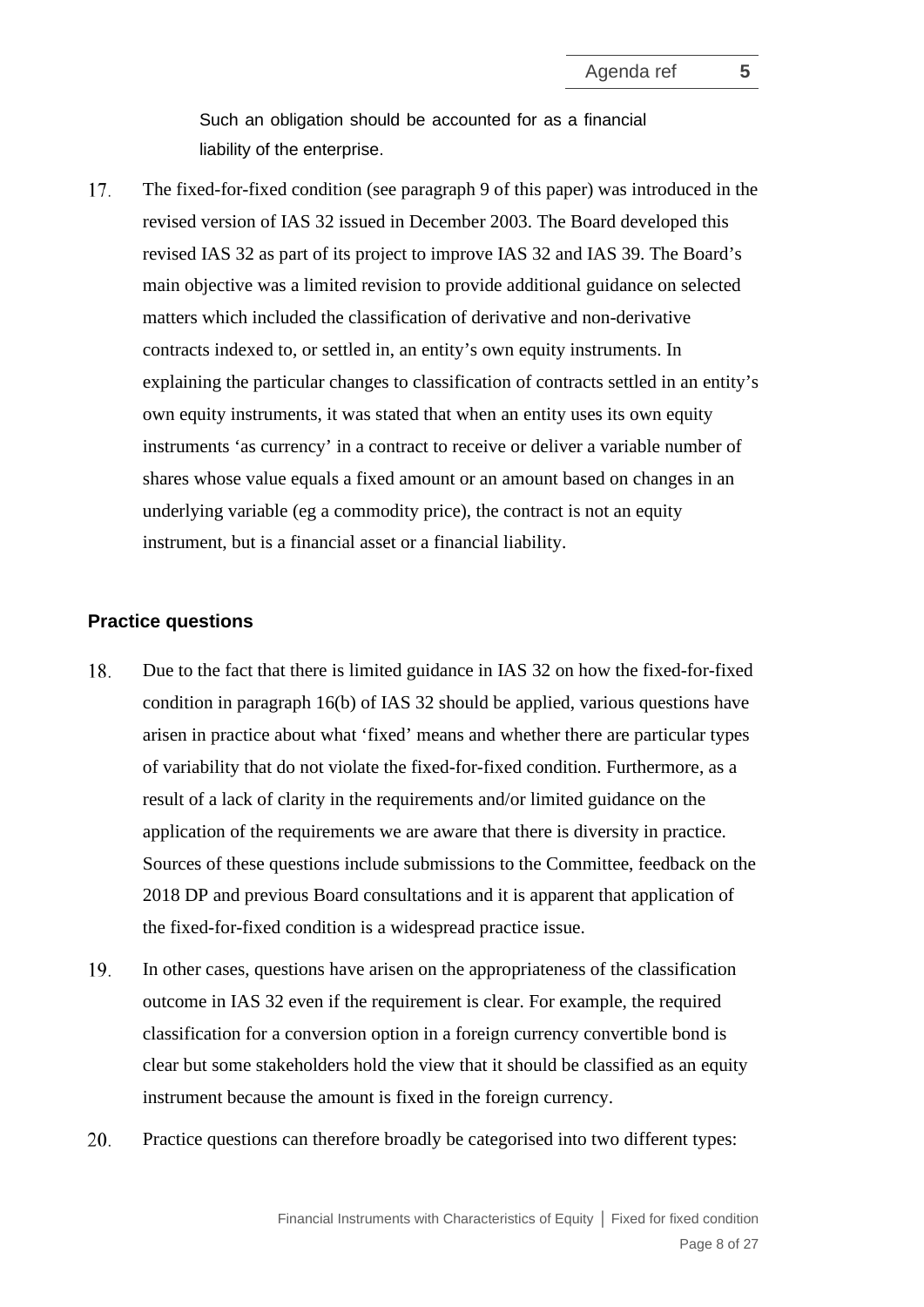- $(a)$ questions on how a requirement in IAS 32 should be interpreted and applied in practice; and
- $(b)$ questions on the appropriateness of the outcome even if the requirement in IAS 32 is clear.
- 21. This agenda paper discusses both types of questions but focuses on the first type of questions as these are more prevalent in practice. The issues arise both in the context of standalone financial instruments (eg a written call option or a nonderivative instrument that is settled in own shares) and embedded derivatives (eg conversion option in convertible debt).
- <span id="page-8-1"></span>22. Broadly, the issue is whether 'fixed' means:
	- $(a)$ 'never changes';
	- $(b)$ 'predetermined'—and if this is the correct interpretation, whether any predetermined variability can be considered 'fixed' or only particular types of variability; or
	- $(c)$ something else.

We can identify further issues if we focus on each part of the fixed-for-fixed condition separately (as described in paragraphs [23](#page-8-0)–[25](#page-10-0) below).

- <span id="page-8-0"></span>23. There are questions that relate to what a 'fixed amount of cash or another financial asset' is:
	- $(a)$ Derivatives that are settled by exchanging a foreign currency amount with own equity instruments, for example,
		- (i) foreign currency call options—the written call option allows the holder to exchange a fixed amount of a foreign currency for a fixed number of shares. The written call option could be an embedded derivative for example consider a USD convertible bond that can be converted into a fixed number of the entity's equity instruments while the entity's functional currency is the Euro.
		- (ii) Foreign currency call options issued by a subsidiary—a subsidiary writes an option that allows the holder to exchange a fixed amount of currency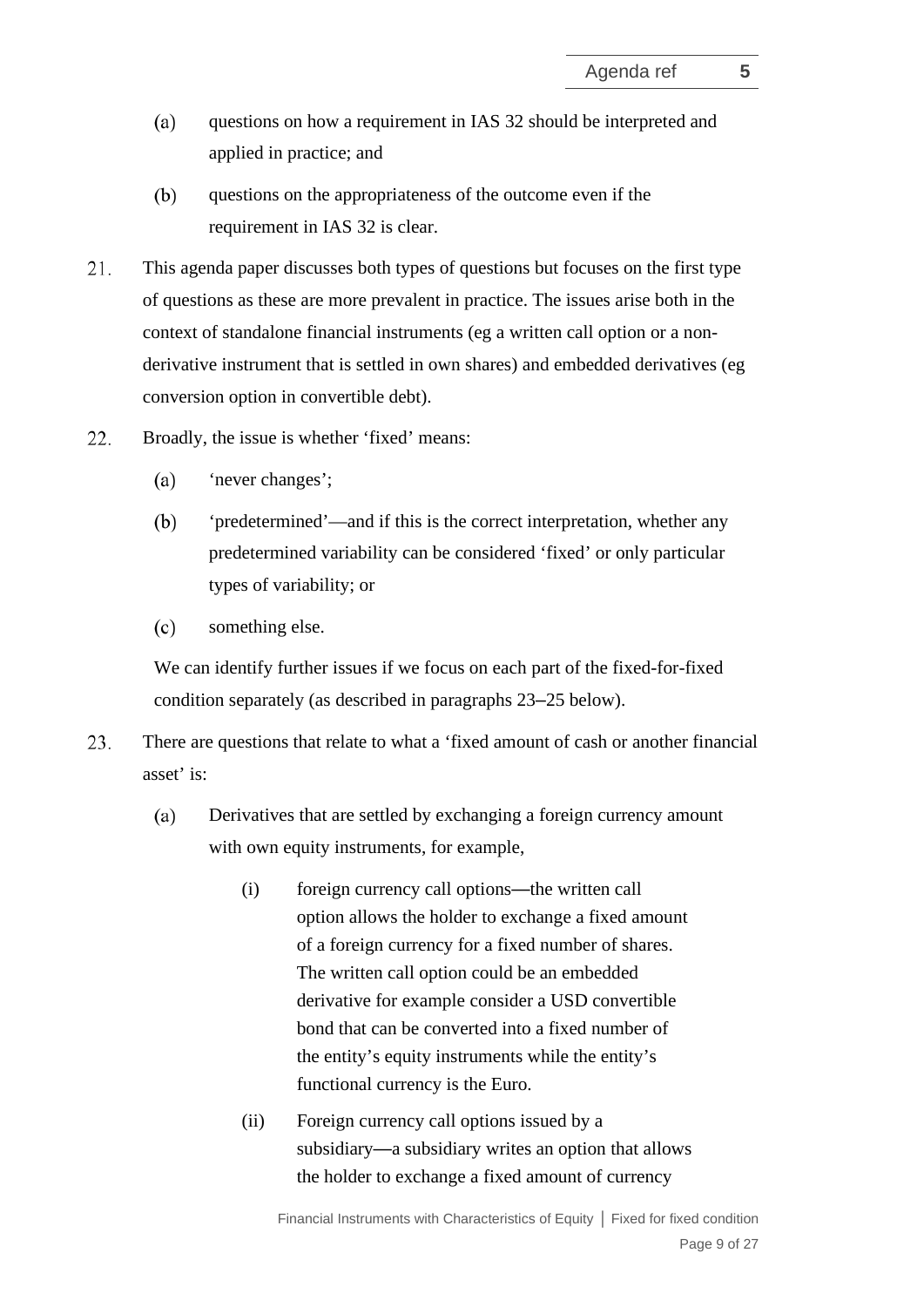for a fixed number of shares of the parent. The subsidiary and the parent have different functional currencies. The classification in the consolidated financial statements will differ depending on whether it is based on the functional currency of the parent or the subsidiary.

- $(b)$ Derivatives on own equity instruments that are subject to adjustments to the amount of cash to be exchanged to reflect the passage of time, for example:
	- (i) Bermudan options with predetermined fixed but different strike prices—an option to buy or sell a fixed number of shares for a specified exercise price, but where there are a number of possible exercise prices that vary based on when the option is exercised.
	- (ii) Derivatives on own equity where the number of shares is fixed but the cash leg is subject to a formula for example, the cash leg increases with inflation.
- $(c)$ Derivatives on own equity instruments that are settled other than by exchanging cash, for example:
	- (i) A contract to exchange the entity's own equity instruments for another unrelated entity's shares (another financial asset) instead of cash.
	- (ii) A conversion option in convertible debt that obliges the entity to exchange its own equity instruments for the extinguishment of its liability rather than for a fixed amount of cash or another asset. In some cases, the amount of the liability that will be converted will vary with accrued interest. For example, a convertible bond where interest accrues over time with a predetermined fixed conversion ratio of 5 shares for each CU1000 outstanding at conversion.
- 24. There are also questions that relate to what a 'fixed number of equity instruments' is: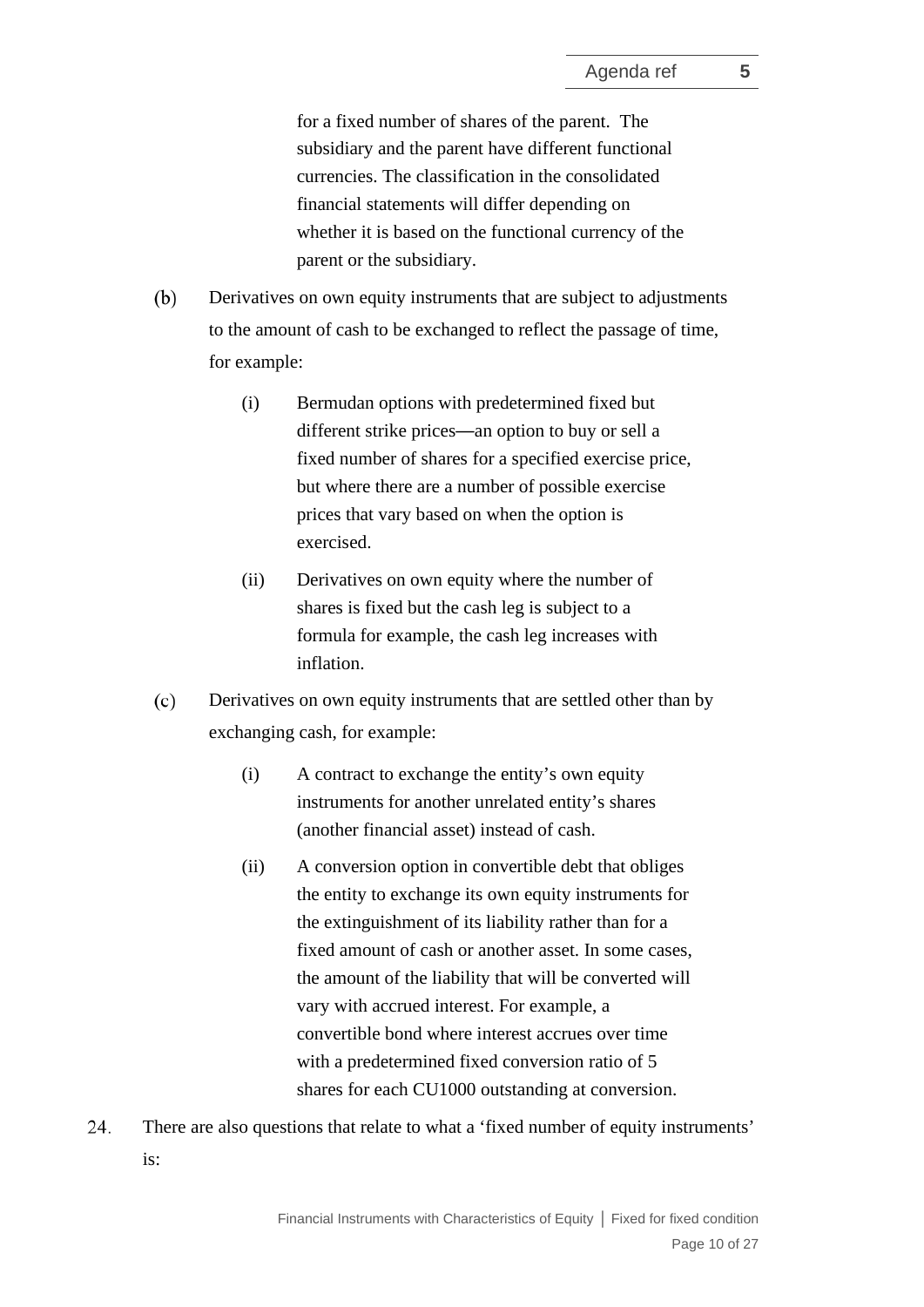- $(a)$ Adjustment clauses that alter the conversion ratio to prevent dilution (commonly referred to as anti-dilution clauses)—many convertible bonds provide for a change to the conversion ratio if specified events occur such as subdivision/combination of the number of ordinary shares, rights issues or bonus issues, or dividends paid to existing shareholders that were not taken into account in setting the conversion ratio.
- $(b)$ Change of control provisions - a convertible bond may provide that on a change of control of the issuer, bondholders are entitled, or required to exercise, their conversion rights. The conversion price is adjusted, relative to what it would have been in the absence of the change of control.
- $(c)$ Down round clauses that compensate the instrument holder for fair value losses for example, the conversion ratio is adjusted if new shares are issued at a current market price that is below the conversion price.
- $(d)$ Path-dependent options – a convertible bond containing a right for the holder to convert the bond into shares of the issuer but the number of shares received at each exercise date varies depending on a formula such as the average share price of the entity six months before the exercise date.
- $(e)$ Conversion option into a fixed percentage of the issuer's outstanding shares—the number of ordinary shares on conversion will represent a fixed percentage for example, 5% of the issued and outstanding shares of the issuer when the holder exercises the option to convert.
- $(f)$ A derivative may give the entity a choice of settlement between two predetermined 'fixed-for-fixed' exchanges, for example, to deliver 100 own shares for CU110 or 50 own shares for CU55.
- <span id="page-10-0"></span>25. Other questions include:
	- $(a)$ Contracts to exchange one type of equity instrument for a different type of equity instrument (referred to as 'share-for-share exchanges'), for example: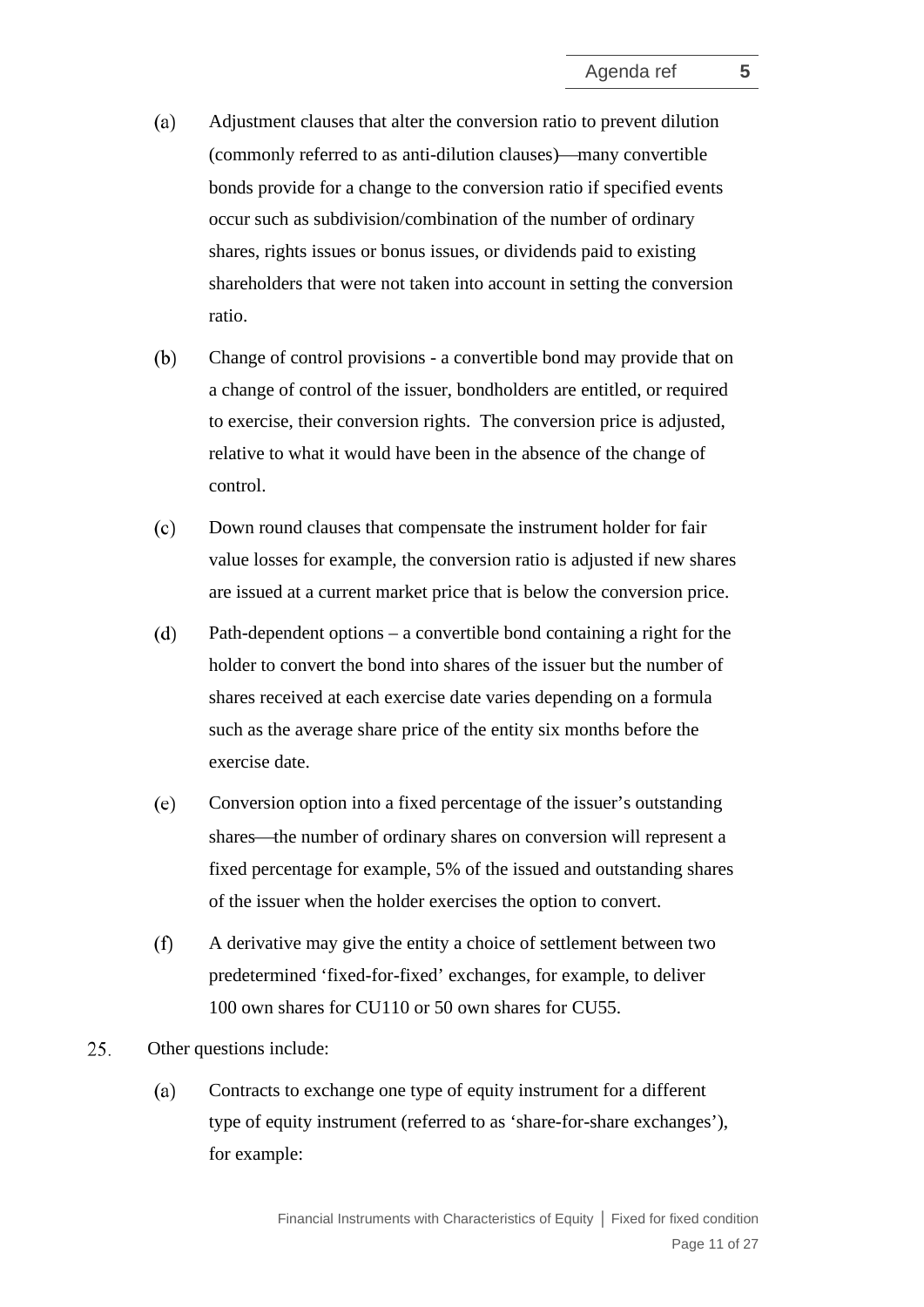- (i) a contract that obliges an entity to exchange a fixed number of shares of one class of own equity for a fixed number of another class;
- (ii) an option that allows holders of a non-controlling interest to exchange their holding of a fixed number of shares in a subsidiary for a fixed number of shares in the parent.
- (iii) an option that allows holders of a non-controlling interest to exchange their holding of a fixed number of shares in a subsidiary for a variable number of shares in the parent equal to a fixed amount.
- $(b)$ Derivatives on own equity subject to an exercise contingency—for example, a derivative on own equity that requires the exchange of a fixed number of shares for a fixed amount of cash and is mandatorily exercised if event A occurs. If event A does not occur, the derivative is not exercised. Similarly, consider a financial instrument that is mandatorily convertible into a fixed number of ordinary shares unless a non-viability event occurs. If a non-viability event occurs, the instrument is written down to zero.
- $(c)$ A variation of the Bermudan option described in paragraph [23](#page-8-0) of this paper—both the number of shares to be delivered, and the amount of cash to be received, changes over the life of the contract, but the change is predetermined at the inception of the contract. For example, if A occurs the holder will receive 100 shares for CU100, but if B occurs the holder will receive 75 shares for CU90.

# **Proposed clarifications to the principle underlying the fixed-for-fixed condition**

#### *What is the rationale for the fixed-for-fixed condition?*

<span id="page-11-0"></span>26. As reproduced in paragraphs [11–](#page-4-0)[13](#page-5-0) of this paper, the explanation in IAS 32 for a contract that will or may be settled by a variable number of shares focuses on whether a contractual right or obligation is for a fixed amount or an amount that fluctuates in part or in full in response to changes in a variable other than the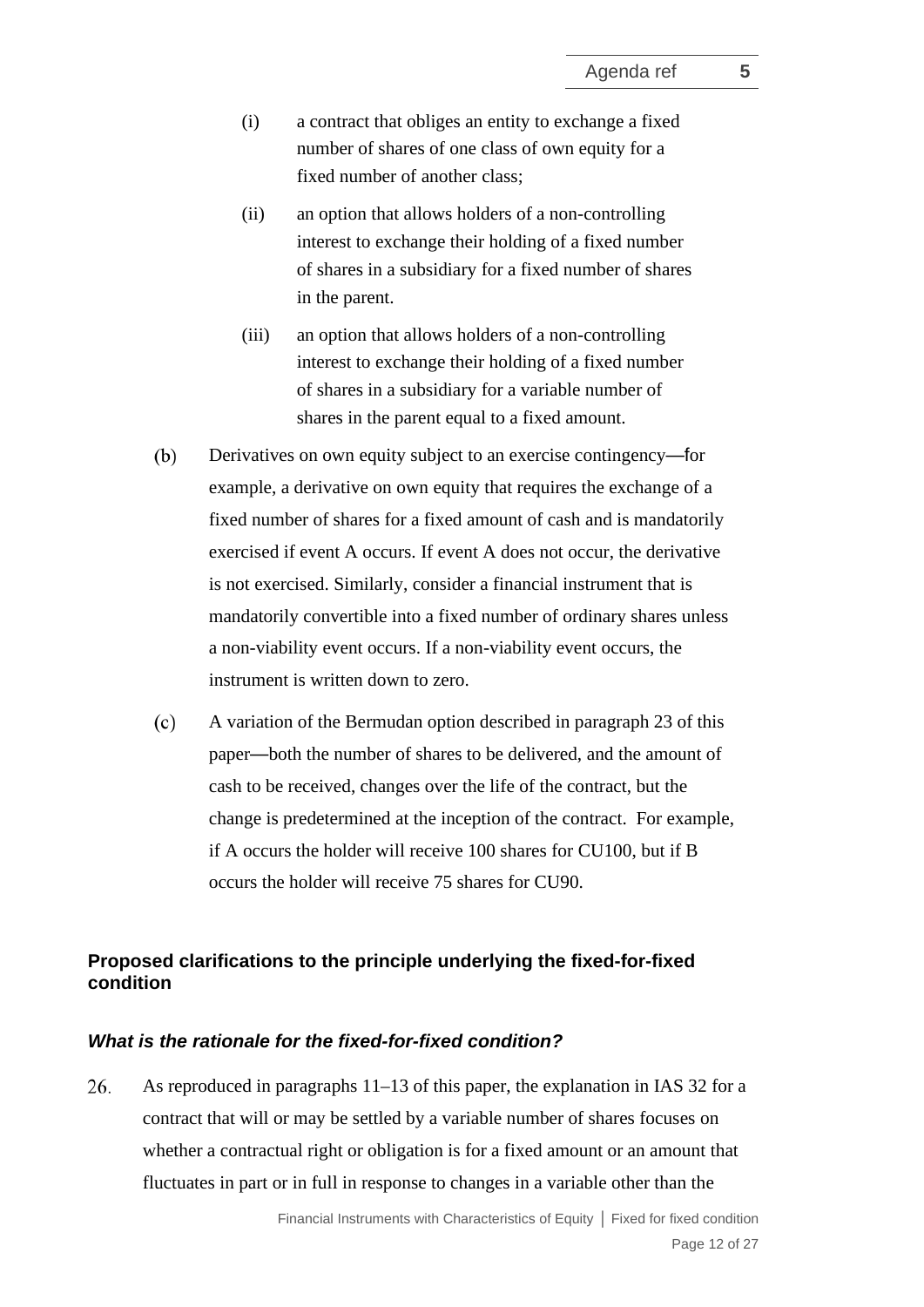market price of the entity's own equity instruments (eg an interest rate, a commodity price or a financial instrument price). The rationale provided by IAS 32 is that such contracts represent rights or obligations of a specified amount rather than a specified equity interest and own shares are used as currency to settle the specified amount. In these cases, such instruments are not equity instruments because they do not evidence a residual interest in the entity's assets after deducting all of its liabilities.

- <span id="page-12-0"></span>27. In the staff's view, this notion can be used to clarify the rationale for the fixed-forfixed condition which underpins the concept of a specified equity interest. For example, clarification could be added to state that a derivative on own equity would meet the fixed-for-fixed condition if the fair value of the derivative at the settlement date(s) ('settlement value') is:
	- $(a)$ affected only by fluctuations in the price of the underlying equity instruments (exposed to equity price risk); and
	- $(b)$ not affected by fluctuations in other variables that the holder of the underlying equity instruments would not be exposed to (not exposed to other risks).
- <span id="page-12-1"></span>28. This would be mean that the entity as the issuer of a fixed-for-fixed derivative would not be exposed to other risks or other variables that it would not be exposed to by directly issuing the underlying equity instruments. If issuing a derivative exposes the entity to gains or losses from fluctuations in such other variables (including foreign currency exchange rate), the derivative should be classified as a derivative asset or derivative liability and would be subject to remeasurement through profit or loss.
- 29. The staff articulated the clarifications above using the fair value of a derivative on its settlement date(s) because the focus is on the net value of cash (or another financial asset) and equity instruments that will ultimately be exchanged on settlement of the derivative. Derivatives are subject to changes in fair value over their life caused by many market factors. For example, the fair value of option derivatives on an entity's own shares is affected by the probability of exercise and by general market volatility which would not be specific to the entity's share price. However, the clarified principle focuses on the settlement value so would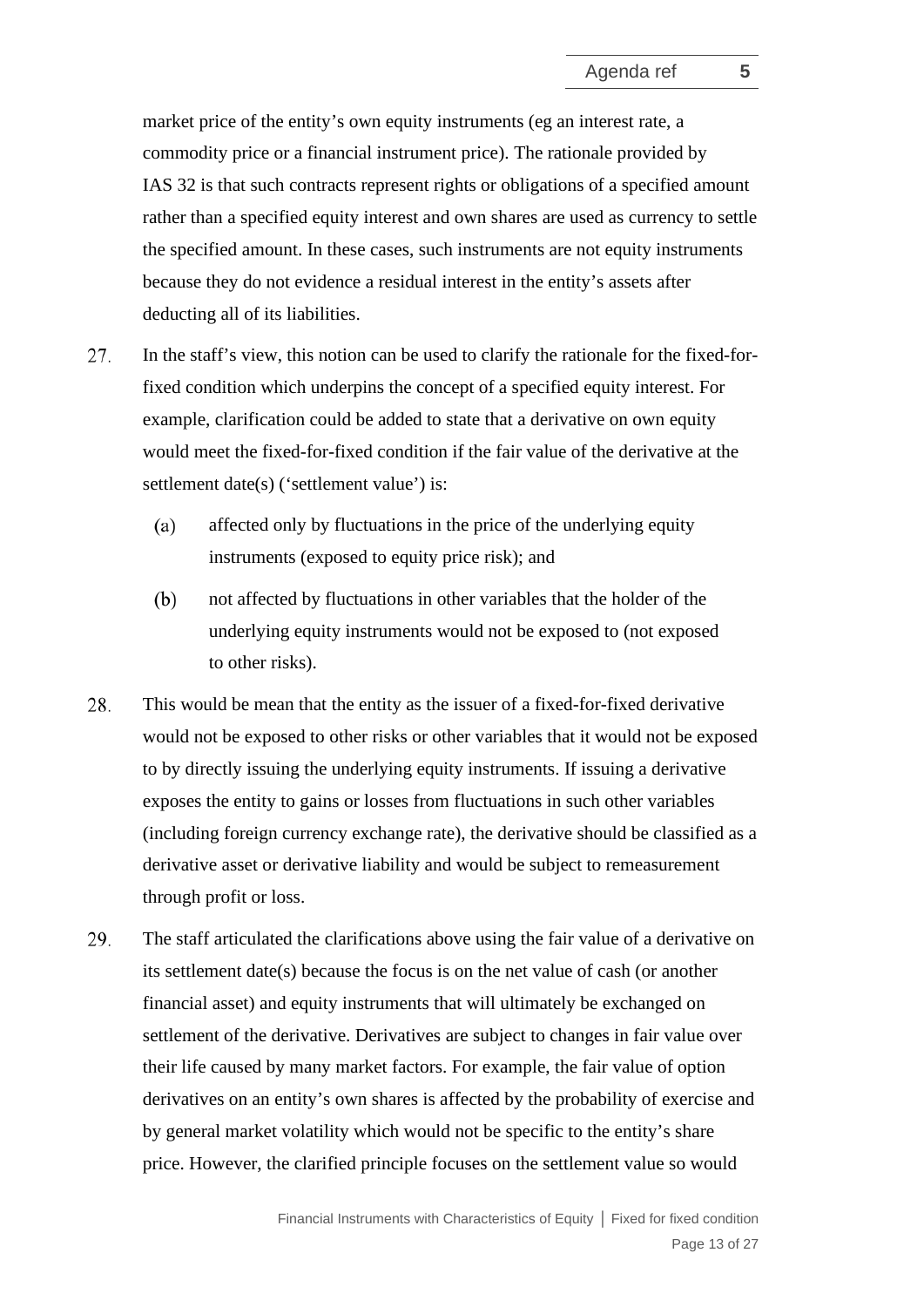only consider the value of the two legs of the exchange if the derivative is exercised, ie the difference between the value of cash or another financial asset and the value of own equity instruments, and not the probability of exercise. This is because at settlement date, it is known whether the derivative is exercised or not. . Unless the entity could be required to early settle the derivative at the current market value at a point in time (see the example in paragraph [41\)](#page-17-0), the staff are of the view that the fixed-for-fixed condition should be analysed based on the fair value of the cash or financial asset and own equity instruments that the entity is obliged to exchange on the settlement date.

- 30. To illustrate the application of the clarifications in paragraph [27,](#page-12-0) consider an example of an option that gives the holder a right to buy 100 of the entity's own shares for CU100 in cash in five years. This would meet the fixed-for-fixed condition as both the number of equity instruments and the amount of cash is fixed. The fair value of the derivative on the settlement date would only be affected by fluctuations in the price of the underlying equity instruments.
- $31.$ On the other hand, an option that gives the holder a right to buy as many of the entity's own shares as are worth CU100 in exchange for CU95 in cash would not meet the fixed-for-fixed condition because the fair value of the derivative on settlement date is not affected by fluctuations in the price of the equity instruments. The entity has an obligation to deliver CU100 on the settlement date of the derivative, albeit in shares.

#### *If any adjustments are to be allowed, which ones would be 'acceptable'?*

<span id="page-13-0"></span>32. As described in paragraphs [22](#page-8-1)–[25,](#page-10-0) many financial instruments settled in the issuer's own equity instruments especially derivatives are subject to adjustments. The adjustments may be made to the amount of cash or to the number of equity instruments to be exchanged, or to both. To provide clearer answers to practice questions, the Board could first clarify how the term 'fixed' should be interpreted in the requirement in paragraph 16(b) of IAS 32. Although the staff discuss what 'fixed' means in the context of the fixed-for-fixed condition for derivatives, determining what is a 'fixed number of its own equity instruments' will also affect the classification of non-derivatives, ie assessing whether an obligation in a non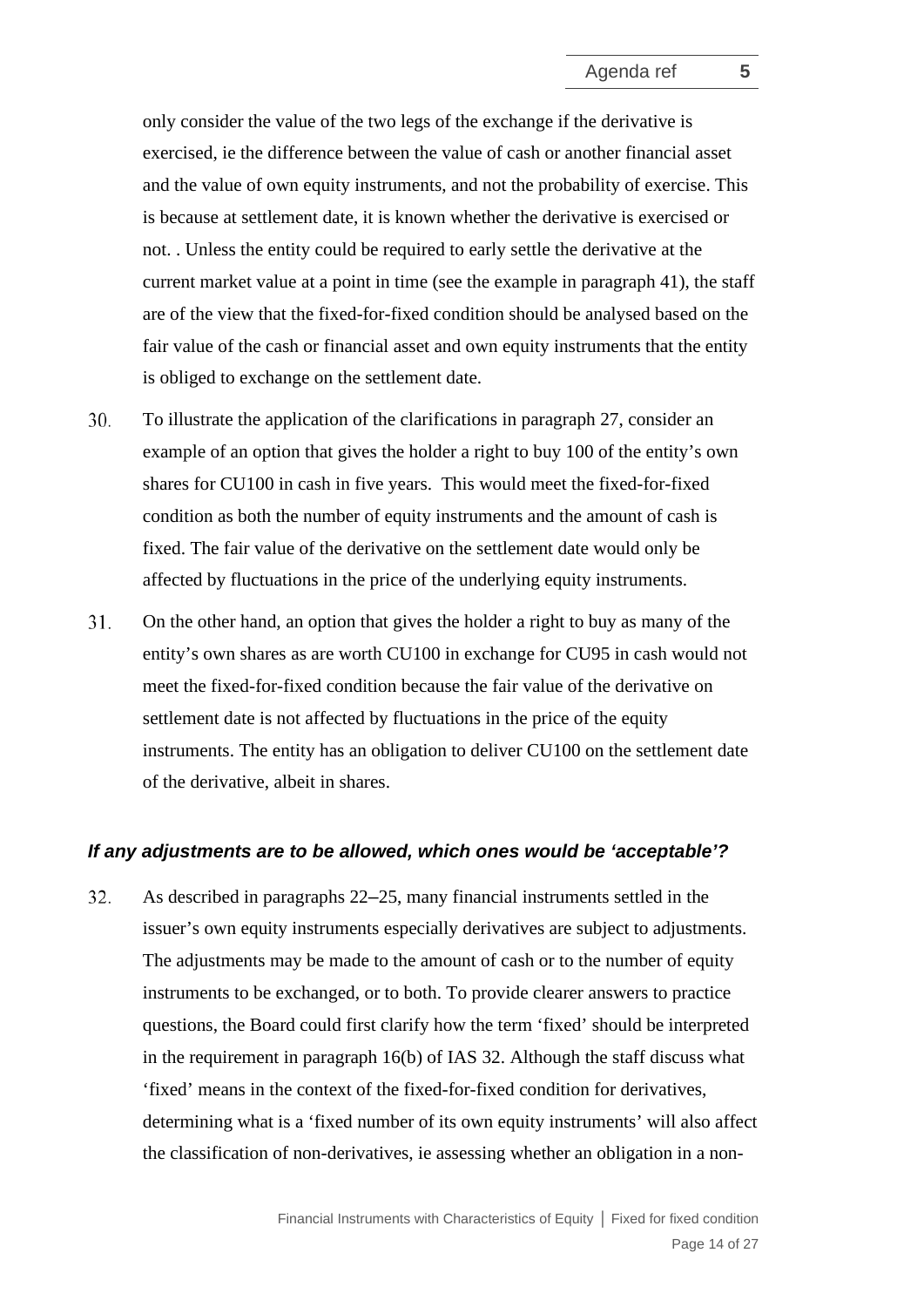derivative instrument is not for a 'variable' number of shares in accordance with paragraph 16(b)(i) of IAS 32. The staff consider that the Board could, for example:

- $(a)$ clarify that 'fixed' means 'never changes'. In this case, any adjustments to either the cash or the own equity instruments to be exchanged would preclude the equity classification of the derivative; or
- $(b)$ build a principle to allow some particular types of adjustments to derivatives to meet the fixed-for-fixed condition.
- 33. If the Board is of the view that some particular types of adjustments in a derivative, that would otherwise meet the fixed-for-fixed condition should be permitted, the question to answer would be which adjustments would be consistent with the 'fixed-for-fixed condition'. For example, should an adjustment always affect the derivative holder and the underlying equity holder equally? Or should adjustments that favour the derivative holder at the expense of underlying equity holders also be allowed?
- <span id="page-14-1"></span><span id="page-14-0"></span>34. The clarification described in paragraphs [27](#page-12-0)–[28](#page-12-1) focuses on the notion that a derivative on own equity that meets the fixed-for-fixed condition should have a settlement value that is only affected by the equity price risk and the issuer of such a derivative should not be exposed to any other risks that it would not be exposed to if the underlying equity instruments had been issued instead at inception of the derivative. If there is a possibility that the issuer would need to give away more value to the derivative holder than it would have given to the underlying equity instruments holder (had it issued the underlying equity instruments instead), the staff think that such a derivative should not be classified as an equity instrument because it would expose the issuer to additional risks. In the staff's preliminary view, applying that notion, adjustments to the amount of cash or other financial assets or the number of own equity instruments would not preclude the derivative meeting the fixed-for-fixed condition if the adjustments:
	- $(a)$ preserve the relative economic interests of the derivative holder and the underlying equity instrument holder ('preservation adjustments'); or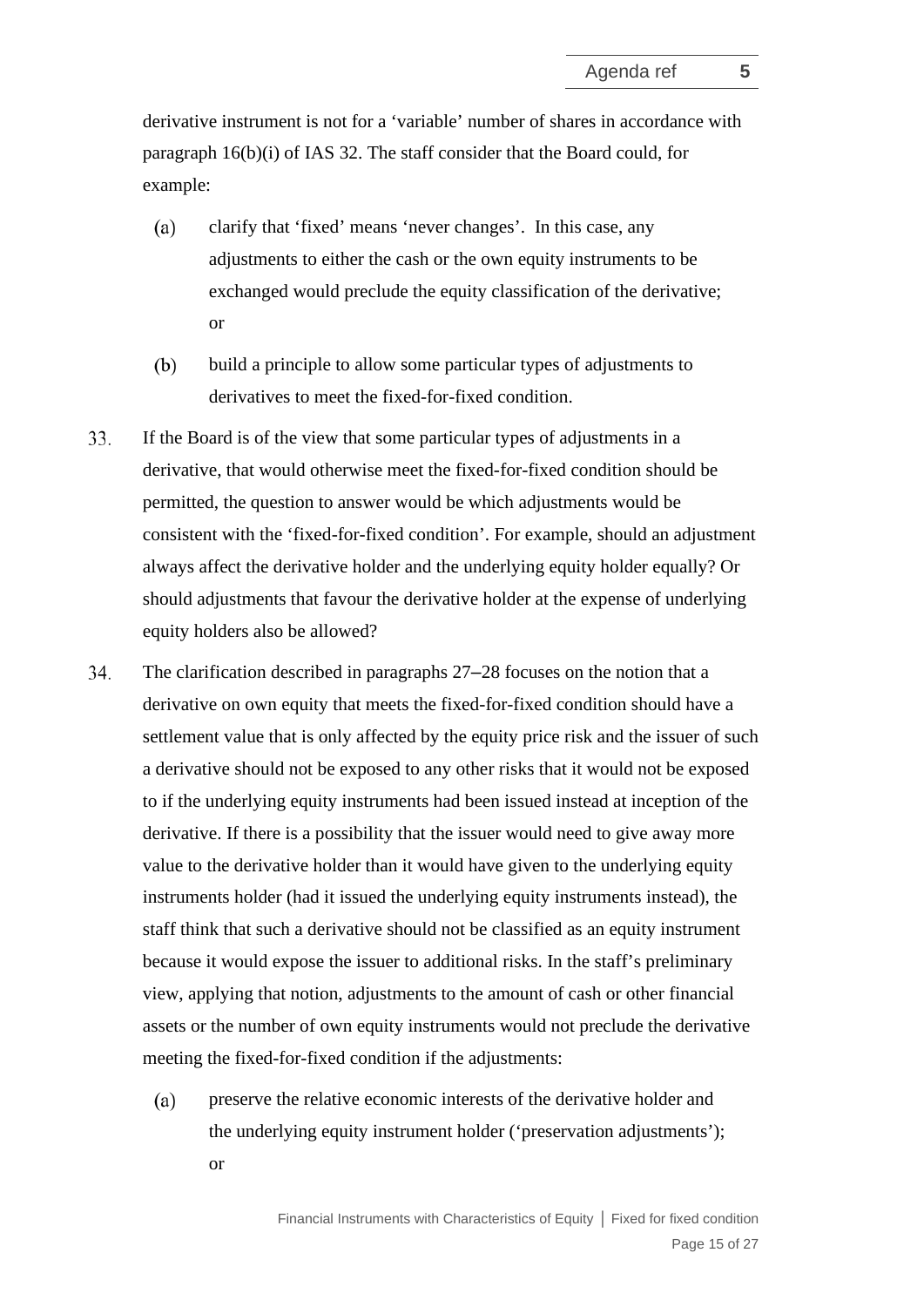$(b)$ compensate the issuer for the fact that the derivative will be settled at a future date ('passage of time adjustments').

#### *Preservation adjustments*

- <span id="page-15-0"></span>35. Some anti-dilution provisions such as 'make-whole' provisions are designed to compensate the holder of a derivative so that it is in the same position relative to the holder of the underlying equity instrument before and after a particular dilutive event. Such an adjustment does not preclude equity classification because it preserves the relative economic interests of the derivative holder and the underlying equity instrument holders and ensures they have the same relative residual interest in the assets of the entity after deducting its liabilities. The entity is not exposed to any additional risks by including such 'make-whole' provisions.
- 36. Consider the following example. At year 0, Entity A writes an option on its own shares that would give Entity B the right to buy 100 shares of Entity A in two years' time for the amount of CU50 in cash. At the date of the issuance of the derivative, Entity A has 1 million shares outstanding. In the following year, Entity A decides to implement a 2-for-1 stock split. As a result, Entity A has 2 million shares outstanding. In accordance with the contractual terms of the option, an adjustment occurs so that the option now entitles Entity B to buy 200 shares for CU50 at year 2. The settlement value of the option is only affected by the price of Entity A's equity. The adjustment to the number of shares is a preservation adjustment described in paragraph [34](#page-14-0) because Entity B is in the same position before and after the share split and Entity A is not exposed to any additional risks. Had Entity A issued 100 shares to Entity B instead of the derivative at year 0, Entity B would have held 200 shares at year 2. The adjustment would not preclude an equity classification.
- <span id="page-15-1"></span>37. However, adjustments that favour the derivative holder at the expense of the underlying equity holders go beyond these purposes ie is not a 'preservation adjustment' or a 'passage of time' adjustment and would preclude meeting the fixed-for-fixed condition. By issuing such a derivative, the entity has effectively promised to give away more value than it would have if it had issued the underlying equity instrument directly. A derivative containing such adjustments would not be classified an equity instrument.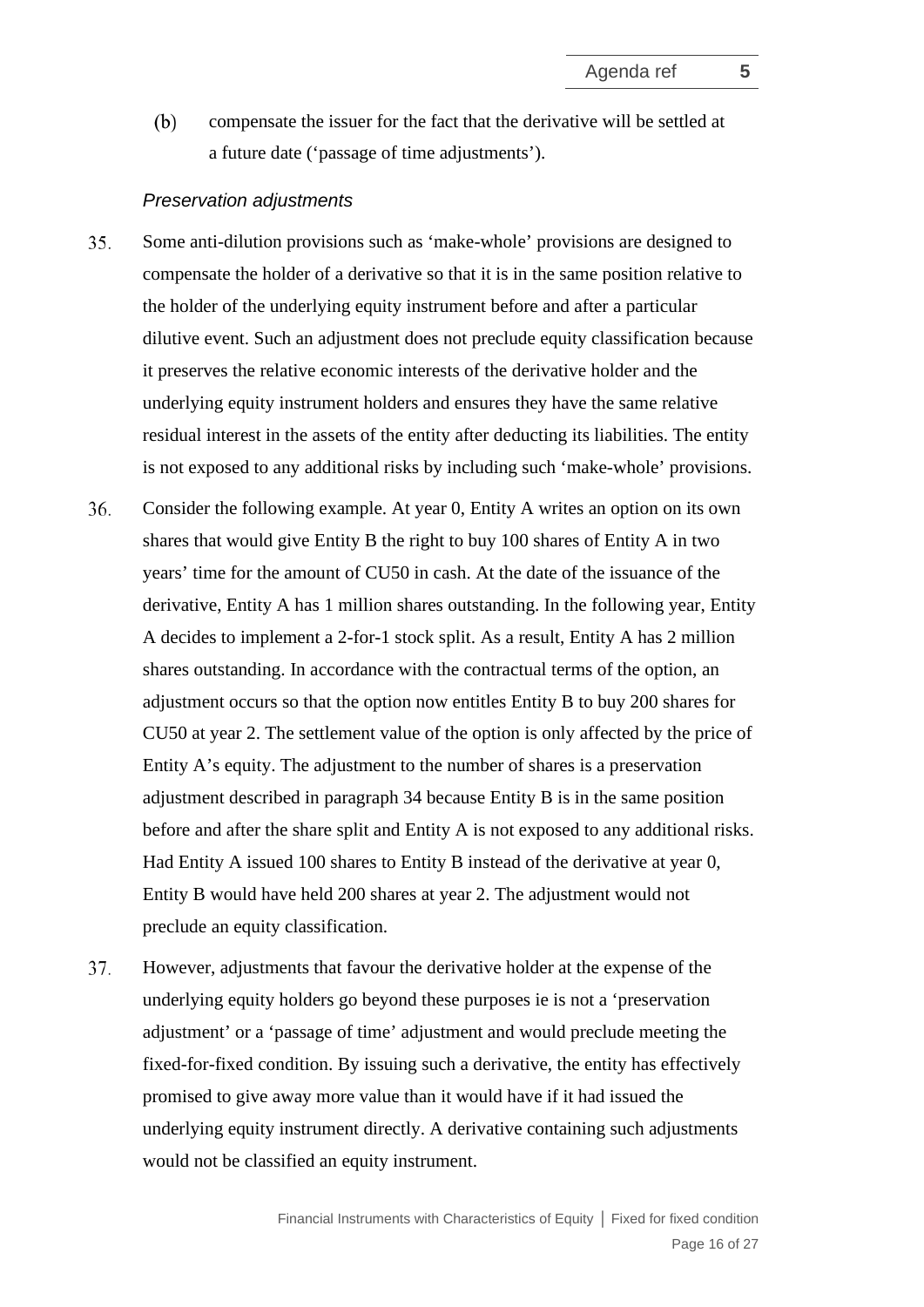38. For example, a derivative on own equity may contain a down round feature which is a term that specifies if the entity subsequently issues ordinary shares at the current market price for less than the strike price of the derivative, the strike price of the derivative will be reduced to equal the issue price of the shares. In this case the adjustment does not preserve the relative economic interests of the derivative holder and the underlying equity holders because it compensates the derivative holder but not the underlying equity holders. Applying the clarified principle, derivatives with such a down round feature would not meet the fixed-for-fixed condition.

#### *Passage of time adjustments*

- <span id="page-16-0"></span>39. Some derivatives on own equity include adjustments that reflects compensation for the passage of time. For example, in the case of some Bermudan options the conversion ratio is predetermined at inception—either the number of shares is fixed but the exercise price varies solely based on the exercise date or both the number of shares and the exercise price varies solely based on the exercise date. Applying the principle in paragraph [34](#page-14-1) of this paper, the adjustment to the amount of cash or number of own equity instruments merely compensates the entity for the fact that the derivative will be settled at a future date (ie compensation for the passage of time). Time value of money is an inherent component of derivatives which by definition are required to be settled at a future date. Unlike other variables, there is no uncertainty around the passage of time. Therefore, the staff believe that where the strike price and/or the number of shares is pre-determined at inception such that it only varies with the passage of time (ie a fixed number of shares and a fixed strike price at each exercise date is known at inception), the derivative should still meet the fixed-for-fixed condition in accordance with the proposed clarified principle. Such a contract could have been entered into as a series of options which are each settled by delivering a fixed number of own shares for a fixed amount of cash.
- 40. In contrast, if the terms of an option were such that the entity sells a fixed number of own equity instruments for a predetermined fixed exercise price that varies with the share price of the entity, the variability in the exercise price depends on the share price and is not a function of time. For example, if the share price is between X and Y, the conversion ratio is 100 shares for CU2 per share, if the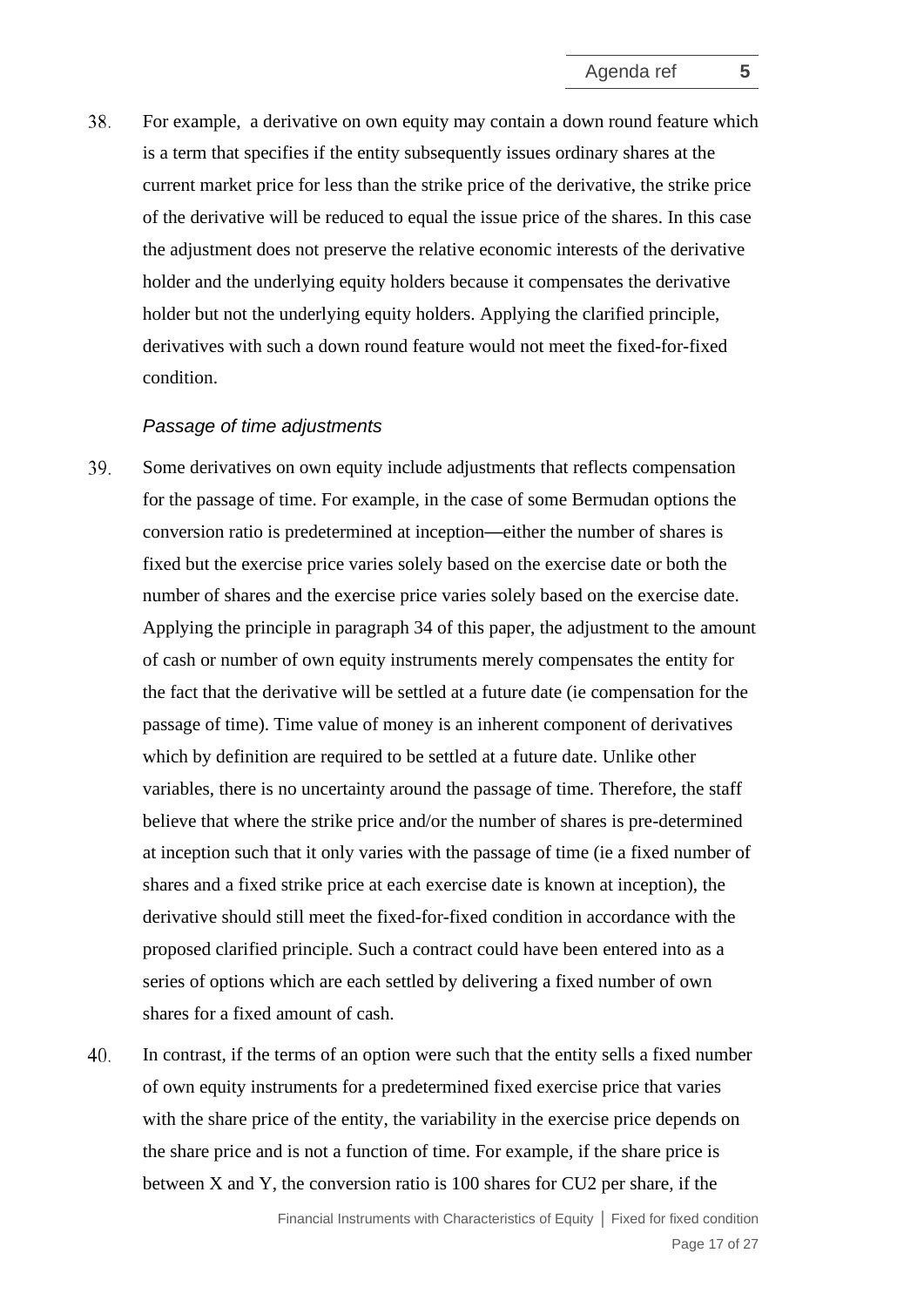share price is between Y and Z, the conversion ratio is 100 shares for C3 per share. In this case a variable amount of cash is received for a fixed number of shares, the entity does not know before the transaction is settled, how much cash it will receive and thus the fixed-for-fixed condition is not met. Even though the settlement value of the derivative is affected by equity price risk, because the adjustment to the conversion ratio is not for the passage of time and is not a preservation adjustment, the fixed-for-fixed condition is not met. By issuing such an option, the entity is subject to risks that it would not have been exposed to had it issued the underlying shares instead.

<span id="page-17-0"></span> $41.$ In another example, consider a written call option on own shares which allows early settlement in the event of a change in control of the issuer. If settled early, the issuer is required to settle the option at a strike price which ensures that the settlement value reflects the then fair value of the option. Unlike the example in paragraph [39,](#page-16-0) the strike price is not predetermined for a fixed cash amount at the inception of the derivative and the exercise date is not fixed. By issuing such a derivative, the issuer is subject to risks that it would not have been exposed to had it issued the underlying shares instead. The derivative will require the issuer to settle the instrument by giving away value that corresponds to the fair value of the derivative at an unknown point in time, and the fair value of the derivative at a given point would be affected by general equity market volatility which would not only be specific to the issuer's share price. In this case, the adjustment is not just for the passage of time.

#### *Consistency with IAS 32 today*

- 42. The staff are of the view that the clarifications in paragraphs [27](#page-12-0) and [34](#page-14-1) would be consistent with the current principles and rationale in IAS 32 because such derivatives on own equity would:
	- $(a)$ evidence a residual interest in the entity's assets after deducting all of its liabilities because such derivatives on own equity would be classified as equity instruments because they do not expose the entity to other risks or other variables that it would not be exposed to by directly issuing the underlying equity instruments;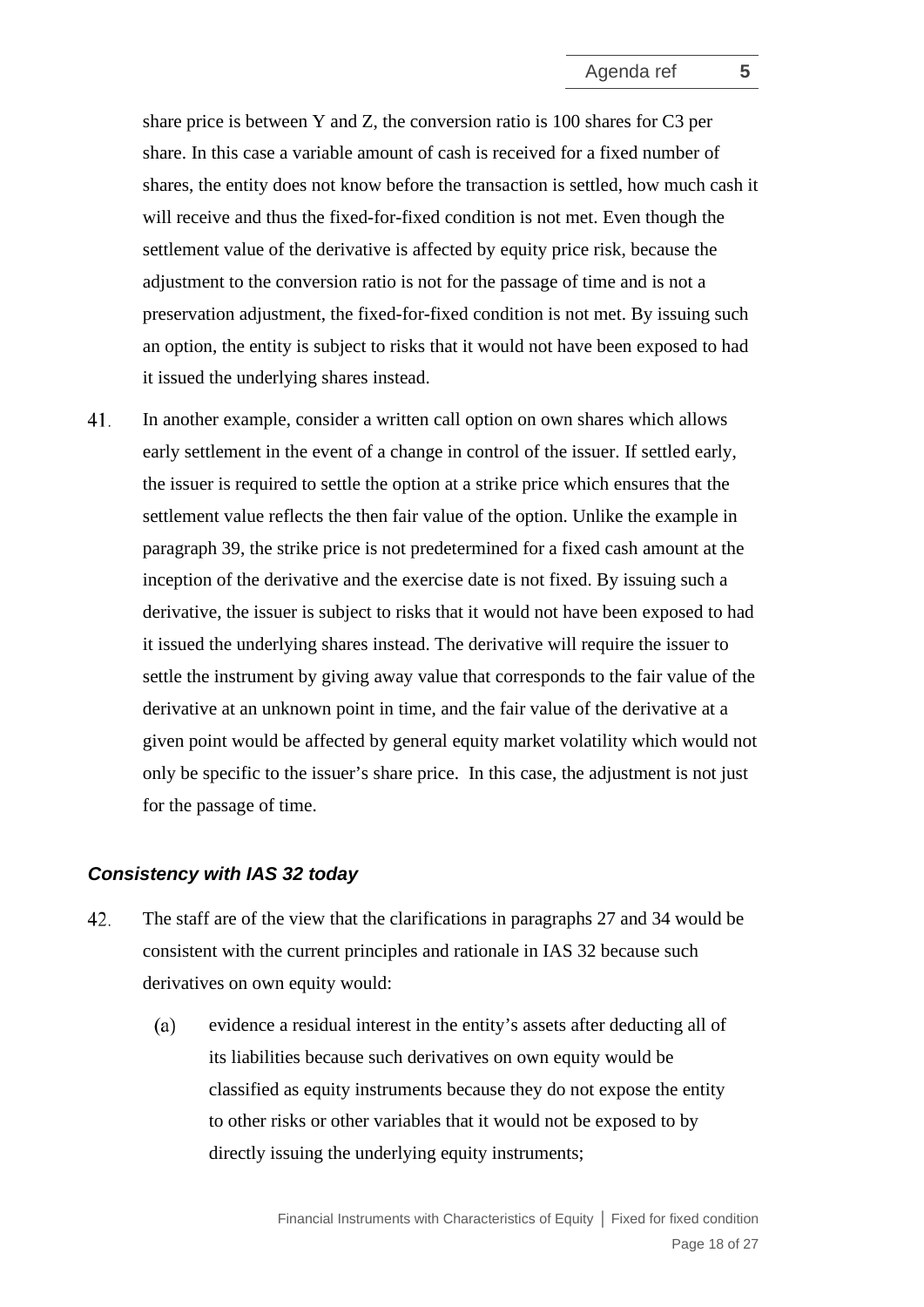- $(b)$ represent the right or obligation for a specified equity interest rather than a specified amount because such derivatives would not oblige the entity to deliver more value compared to what it would deliver to the holder of the underlying equity interest; and
- $(c)$ enable the entity to know, before the transaction is settled, how many of its own shares (or how much of its equity interest, if subject to adjustments), and how much cash it will receive or deliver.

#### *Non-derivative instruments settled in own equity instruments*

- 43. As discussed in paragraph [32](#page-13-0) of this paper, clarifying the principle underlying the fixed-for-fixed condition and determining what is a 'fixed number of its own equity instruments' will also affect the classification of non-derivatives, ie assessing whether there is no obligation in a non-derivative instrument for a 'variable' number of shares in accordance with paragraph 16(b)(i) of IAS 32. The staff therefore do not believe any additional clarifications are needed to the requirements for classifying non-derivative instruments.
- 44. In the paragraphs below, the staff merely illustrate how paragraph  $16(b)(i)$  of IAS 32 would apply to mandatorily convertible instruments and illustrate how the proposed clarifications for the fixed-for-fixed condition discussed in this paper can be consistently applied to the classification of non-derivative instruments.
- 45. Paragraph 21 of IAS 32 explains that a contractual obligation to deliver a variable number of own shares equal to a fixed amount or an amount that fluctuates in part or in full in response to changes in a variable other than the market price of the entity's own equity instruments (eg an interest rate, a commodity price or a financial instrument price) is not an equity instrument because the entity uses a variable number of its own equity instruments as a means to settle the contract. Accordingly, the contract does not evidence a residual interest in the entity's assets after deducting all of its liabilities.
- <span id="page-18-0"></span>46. In May 2014, the Committee considered the accounting for a particular mandatorily convertible instrument with a stated maturity date that is settled by delivery of a variable number of own equity instruments to the value of a fixed cash amount. The instrument also contains a cap that limits the number of shares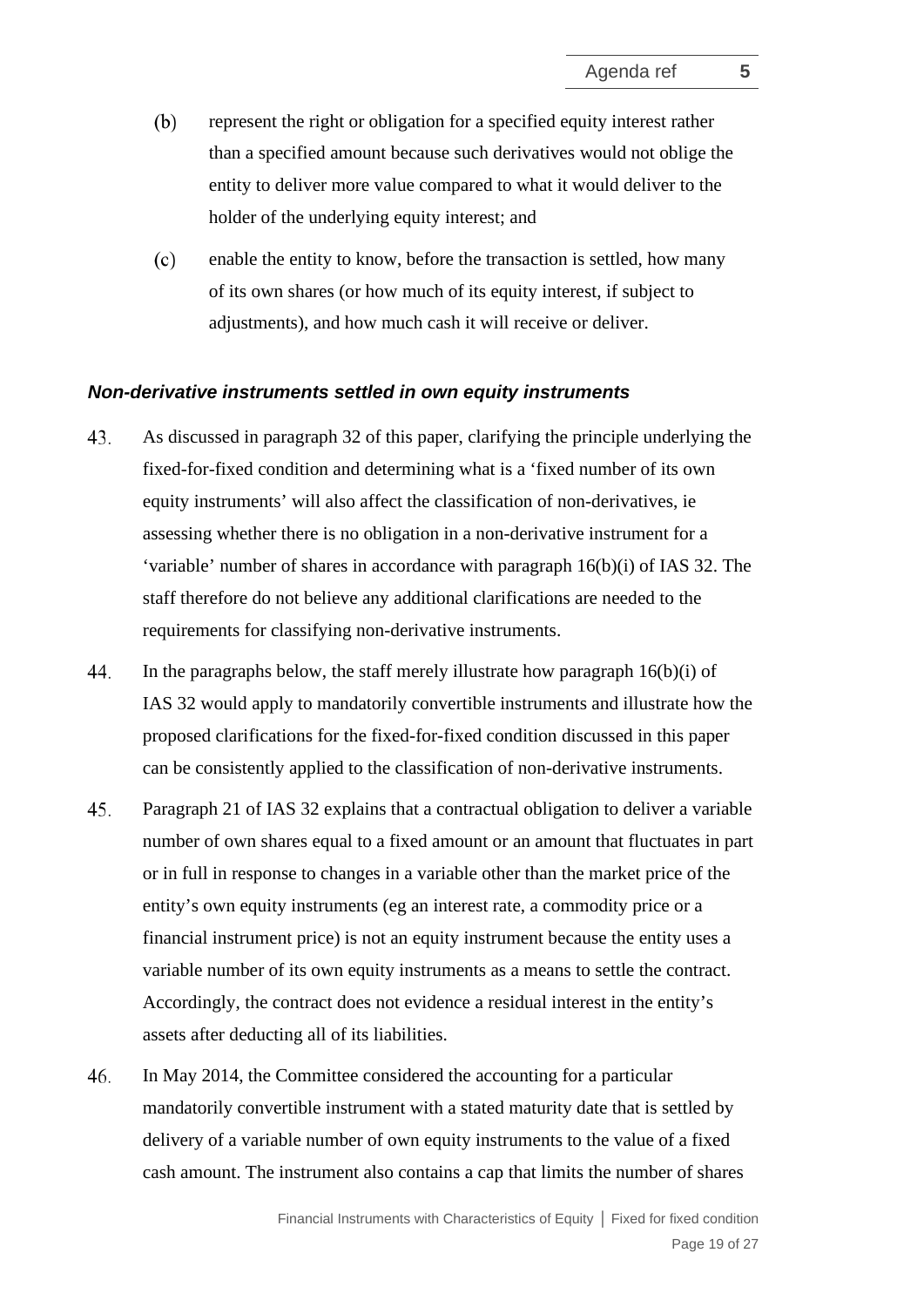the entity is required to deliver and a floor that requires the entity to deliver a minimum number of shares.

47. The Committee noted that the issuer's obligation to deliver a variable number of the entity's own equity instruments is a non-derivative that meets the definition of a financial liability in paragraph 11(b)(i) of IAS 32 in its entirety. Paragraph 11(b)(i) of the definition of a liability does not have any limits or thresholds regarding the degree of variability that is required. Therefore, the contractual substance of the instrument is a single obligation to deliver a variable number of equity instruments at maturity, with the variation based on the value of those equity instruments. Such a single obligation to deliver a variable number of own equity instruments cannot be subdivided into components for the purposes of evaluating whether the instrument contains a component that meets the definition of equity. Even though the number of equity instruments to be delivered is limited and guaranteed by the cap and the floor, the overall number of equity instruments that the issuer is obliged to deliver is not fixed and therefore the entire obligation meets the definition of a financial liability.

48. The Committee also noted that the cap and the floor are embedded derivative features whose values change in response to the price of the issuer's equity share. Therefore, assuming that the issuer has not elected to designate the entire instrument under the fair value option, the issuer must separate those features and account for the embedded derivative features separately from the host liability contract at fair value through profit or loss in accordance with IAS 39 or IFRS 9.

- 49. Applying paragraph 16(b) together with paragraph 21 of IAS 32, a mandatorily convertible instrument is not classified as equity if a variable number of shares are used to settle a specified amount instead of paying cash. Consistent with the proposed clarified principle described in paragraph [27,](#page-12-0) the exposure to risks of an issuer of a mandatorily convertible obligation of a fixed amount settled through the issuance of a variable number of equity instruments is different to those of an issuer of an entity's equity instruments ie the value of the mandatorily convertible obligation (into a variable number of shares) is not exposed to equity price risk.
- 50. When the issuer entity delivers its own equity instruments, the holder will be indifferent as to whether it receives cash or shares to the same value because it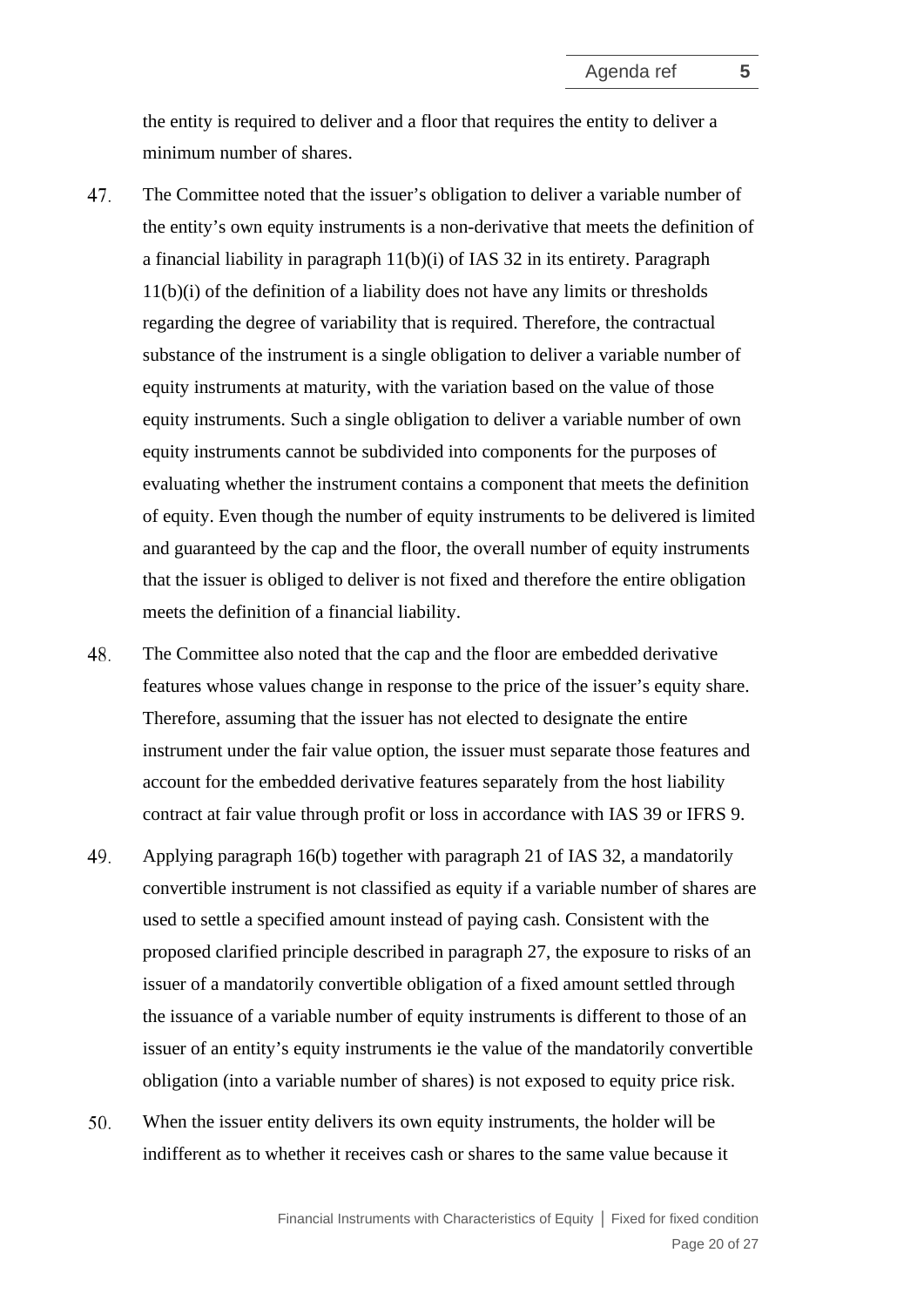could sell the shares and receive the cash. The instrument is therefore a nonderivative financial liability. The staff are aware that in some cases the holder may be exposed to equity price risk and receiving the shares is not exactly equivalent to receiving the cash. For example, if there is a cap or floor on the number of shares to be issued in settlement to prevent dilution or there is a restriction on selling the shares or the shares are not liquid, however these features do not preclude financial liability classification and may affect the measurement of the liability or be treated as embedded derivatives instead.

- <span id="page-20-0"></span> $51.$ In contrast, consider a mandatory convertible bond with a fixed term and fixed rate of interest payable annually which is mandatorily convertible at maturity into a fixed number of ordinary shares. In this case the instrument is a compound instrument. The contractually determined interest cash flows would be classified as a financial liability and the non-derivative instrument that includes an obligation to deliver a fixed number of own shares would be classified as equity as that component does not expose the entity to any additional risks compared to issuing ordinary shares.
- 52. In January 2014 the Committee discussed how an issuer would assess the substance of a particular early settlement option included in a financial instrument in accordance with IAS 32. The instrument discussed is similar to the one discussed in May 2014 (see paragraph [46](#page-18-0) of this paper). In addition, the issuer has the contractual right to settle the instrument at any time before maturity. If the issuer chooses to exercise that early settlement option, it must: (a) deliver the maximum number of equity instruments specified in the contract; and (b) pay in cash all of the interest that would have been payable if the instrument had remained outstanding until its maturity date. If the entity determines that the issuer's early settlement option to settle in a fixed number of ordinary shares is substantive, it should be factored into the classification of the instrument. If this is the case, then the non-derivative instrument includes no obligation to deliver a variable number of own shares and would be classified as equity as the entity is not exposed to any additional risks compared to issuing ordinary shares. If the issuer is obliged to make contractual interest payments, the interest obligation would be classified as a financial liability.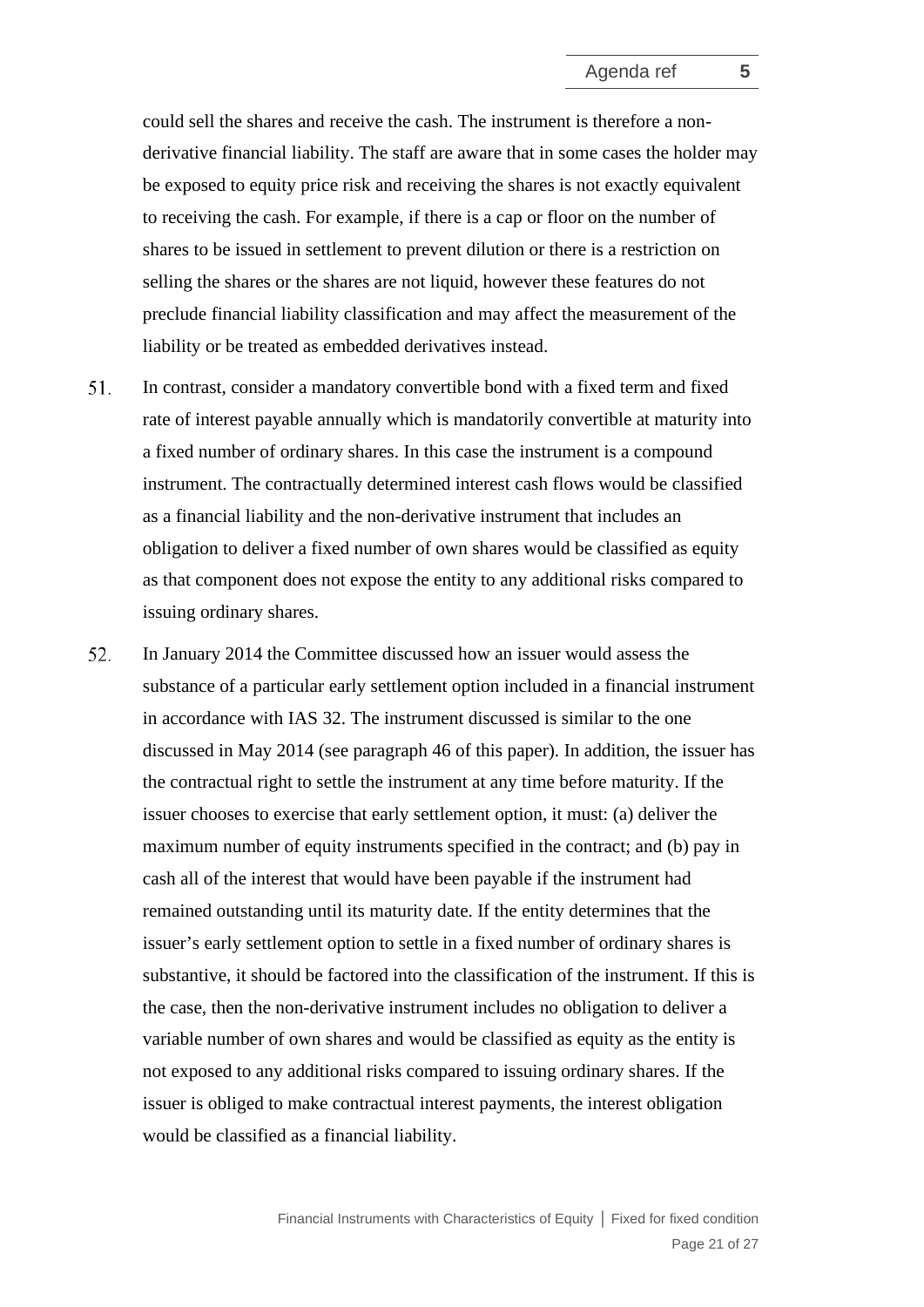# **Application of the proposed clarified principle underlying the fixed-for-fixed condition**

<span id="page-21-0"></span>53. In this section of the paper, the staff consider how the proposed clarifications to the principle underlying the fixed-for-fixed condition would apply to some of the practice issues identified in paragraphs [23](#page-8-0)[–25](#page-10-0) of this paper. The staff will take into consideration the Board's comments on these proposed clarifications, update them as necessary and bring a full analysis of how they would be applied to all the practice questions discussed in this paper to a future Board meeting.

#### *Impact of foreign currency*

- <span id="page-21-1"></span>54. Consistent with current practice under IAS 32, by applying the clarifications described in this paper, a derivative that is settled by exchanging a fixed amount of foreign currency with own equity instruments would be classified as a derivative asset or a derivative liability unless the 'rights issue' exception applies. IAS 21 *The Effects of Changes in Foreign Exchange Rates* requires an entity's transactions and balances to be recorded in the functional currency of the entity. Therefore, a derivative to exchange own equity instruments for a foreign currency amount exposes the entity to future changes in the foreign currency exchange rate (ie foreign currency risk) that the entity would not have been exposed to had it issued the underlying equity instruments instead. This is the case even if the foreign currency amount is a fixed amount in that foreign currency.
- 55. Similarly, an entity may issue a derivative on equity instruments of another entity within the same group. For example, a subsidiary may issue a derivative on its parent's ordinary shares. When the Board was developing the 2018 DP, it considered which entity's functional currency should be the reference point when assessing the effect of foreign currency on a derivative in the consolidated financial statements. Based on previous discussions, the Board was of the view that the functional currency of the entity whose equity instruments form the underlying of the derivative should be the reference point. If for example, a subsidiary with a GBP functional currency issued a derivative on equity instruments of the parent with a strike price in GBP and the parent's functional currency was USD, using USD as the reference point (per the Board's view expressed in the 2018 DP), the group is exposed to foreign currency risk in the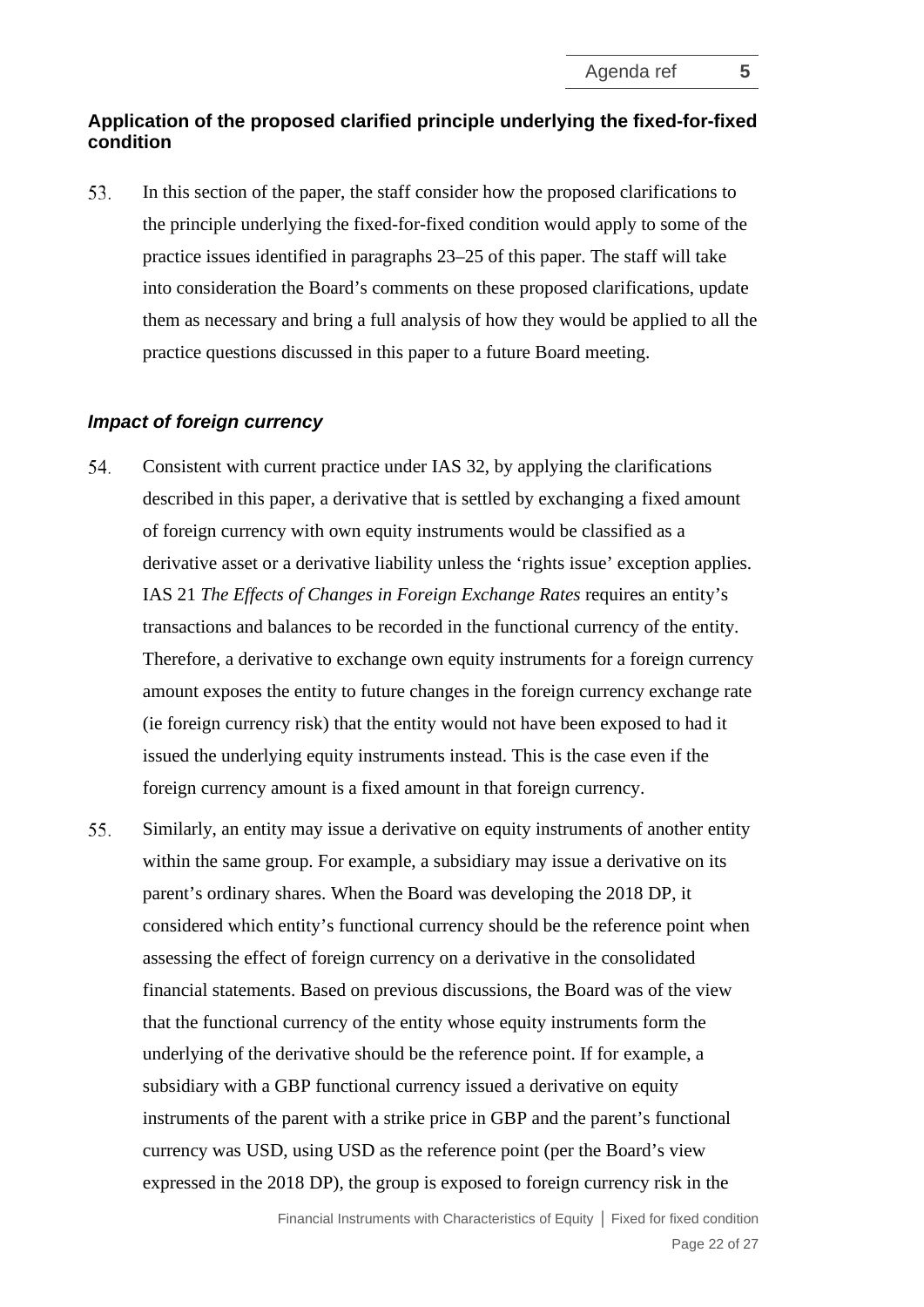consolidated financial statements. In this example, the settlement value of the derivative is exposed to foreign currency risk based on the functional currency of the subsidiary whose equity instruments form the underlying of the derivative. The staff acknowledge that 'functional currency' is assessed at an individual entity level rather than at a group level. An entity's equity is measured (indirectly) in its functional currency. Therefore, when determining whether a derivative's settlement value is subject to foreign currency risk, the functional currency of the entity whose equity instruments are subject to the exchange should matter. Applying the proposed clarified principle to the example above, the group as the issuer should classify the derivative as a financial liability because it is not just exposed to equity price risk but also foreign currency risk that it would not have been exposed to had it issued the underlying equity instruments directly.

- 56. As discussed in paragraph [19](#page-7-2) of this paper, some stakeholders hold the view that a conversion option in a foreign currency convertible bond should be classified as an equity. This particular issue and the broader issue of classifying instruments denominated in a foreign currency was subject to many discussions by both the Committee and the Board in the past. In April 2005, the Committee decided that contracts that will be settled by a fixed number of own equity instruments for a fixed amount of foreign currency should be classified as liabilities based on the following, amongst others:
	- $(a)$ any obligation denominated in a foreign currency represents a variable amount of cash. This is evidenced by the fact that IAS 39 allows cash flow hedge accounting for transactions denominated in a foreign currency because such transactions expose the entity to variability in cash flows.
	- $(b)$ paragraph 22 of IAS 32 says that changes in the fair value of the contract arising from variations in market interest rates that do not affect the amount of cash or other financial assets to be paid or received, or the number of equity instruments to be received or delivered, on settlement of the contract do not preclude the contract from being an equity instrument. Extending this exemption to changes in fair value due to changes in exchange rates would be extending a specific exemption to circumstances beyond its intent.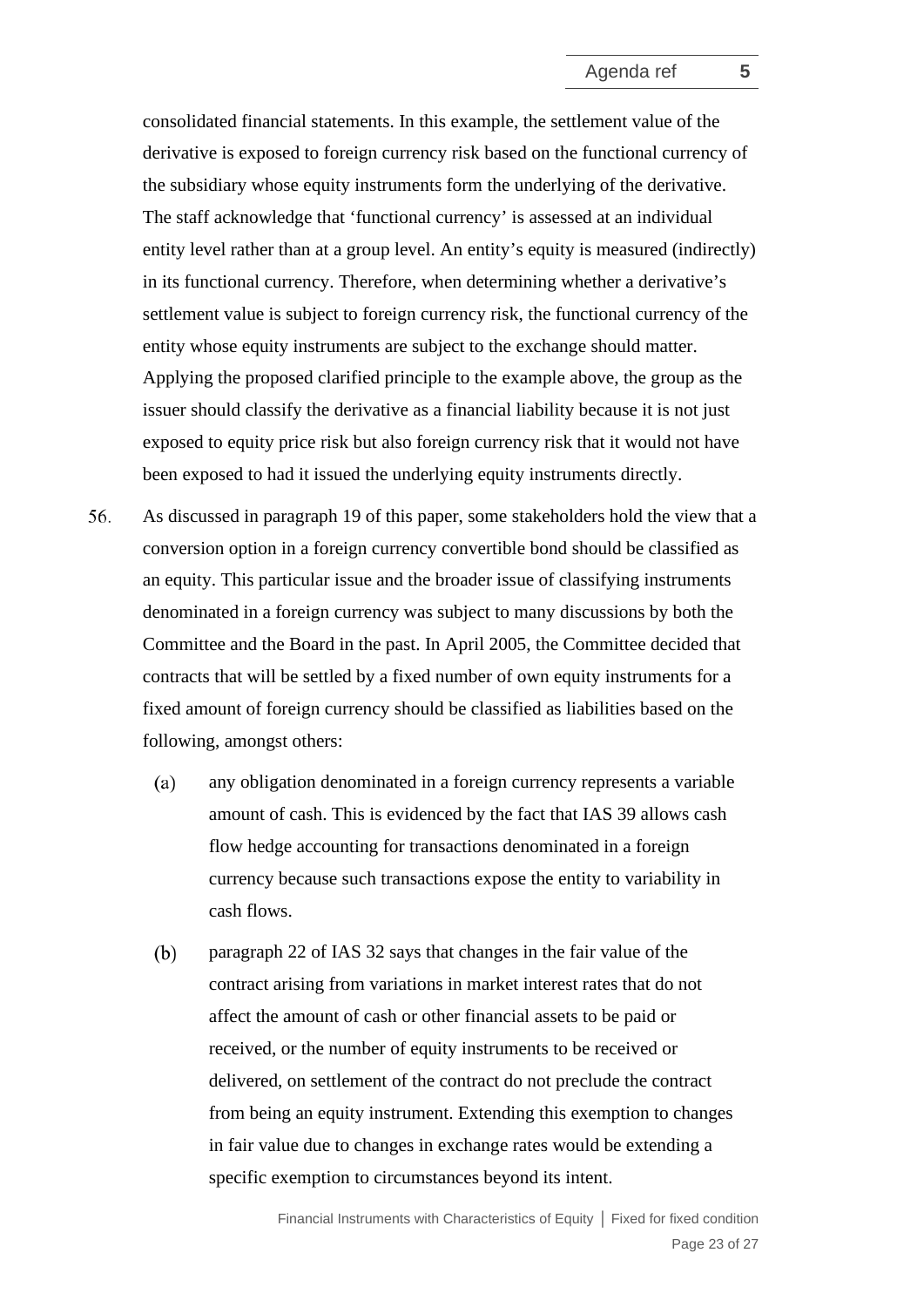- 57. Applying the proposed clarified principle, a foreign currency convertible bond converted into a fixed number of the issuer's shares would be classified as a financial liability with an embedded derivative that is not closely related and should be separated from the host contract as a derivative liability measured at fair value through profit or loss. The embedded conversion option should be classified as a financial liability because it exposes the issuer to not only equity price risk but also foreign currency risk.
- 58. The staff are aware that there are concerns with this financial liability classification in practice especially where the entity is issuing equity instruments in a foreign currency for example, in order to access more liquid markets. Concerns arise because accounting for the foreign currency conversion option as a financial liability at fair value through profit or loss means that both gains and losses from changes in foreign exchange rates and gains and losses on own equity will be recognised in profit or loss which may have counter-intuitive outcomes.
- 59. If the Board believes there is merit in exploring the presentation alternative similar to the proposals in the 2018 DP, ie the separate presentation of gains or losses in other comprehensive income or in profit or loss where the only nonequity exposure in a stand-alone, embedded derivative or hybrid instrument is foreign currency risk, the staff can consider this further when the Board redeliberates the presentation proposals of the project.

#### *A fixed amount of financial assets*

60. Paragraph 16(b) specifically states that an instrument is an equity instrument if it is a derivative that will be settled by the issuer exchanging a fixed amount of another financial asset for a fixed number of its own equity instruments. A contract to exchange the entity's own equity instruments for another entity's shares instead of cash can also therefore meet the definition of an equity instrument. The question arises whether 'fixed amount of another financial asset' means 'fixed value, 'fixed volume' or something else. The staff's view is that a 'fixed amount of another financial asset' means a fixed fair value at the settlement date. It is not a fixed number of another entity's shares or a fixed number of units of financial assets , for example receipt of 100 units of a bond. In those cases, the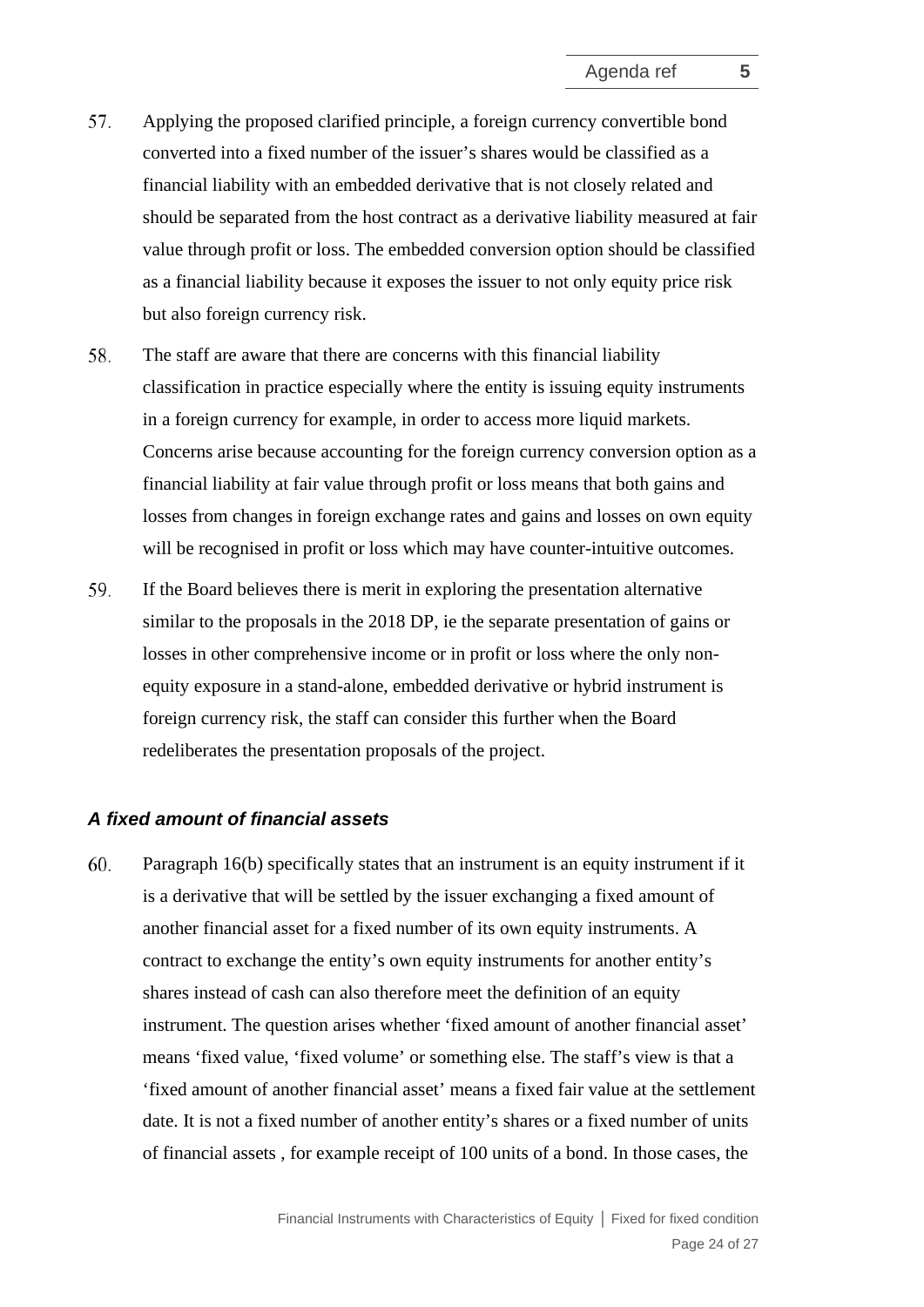entity will not know the value of the fixed units it receives ie it would be a variable amount. In the example of the receipt of 100 units of a bond, the settlement value of the derivative is exposed to changes in the fair value of the bonds.

61. As described in paragraph [54,](#page-21-1) a derivative's exposure would be measured in the functional currency of the entity. If a derivative on own equity is settled by exchanging a financial asset other than cash and a fixed number of equity instruments, the amount of the financial asset needs to be fixed in monetary value when measured in the entity's functional currency for the derivative to meet the fixed-for-fixed condition, for example a derivative to deliver 100 own shares for receiving a variable number of government bonds that are worth CU100 at the settlement date would meet the fixed-for-fixed condition.

#### *Anti-dilution provisions*

- 62. Many derivatives that require delivery of a fixed number of an entity's own ordinary shares are exposed to dilution if an entity issues other ordinary shares that share in the net assets of the entity. To mitigate the consequences of dilution, some derivative on own equity such as conversion options embedded in convertible bonds, may contain an anti-dilution provision which adjusts the terms of exchange for example, the conversion ratio, in the event of dilution to keep the derivative holder in the same economic position as before the dilutive event. Some anti-dilution provisions are asymmetric and adjust the number of shares to be delivered when there is an increase in the total number of shares (ie in the event of dilution), while others are symmetric and adjust the number of shares to be delivered for both increases and decreases in the total number of shares outstanding.
- 63. As explained in paragraphs [35–](#page-15-0)[37](#page-15-1) of this paper, applying the proposed clarification regarding preservation adjustments described in paragraph [34,](#page-14-1) the entity would be required to assess the effects of the anti-dilution provisions to conclude whether the adjustments are consistent with the fixed-for-fixed condition. An adjustment would be consistent with the fixed-for-fixed condition if the adjustments are designed solely to preserve the relative economic interests of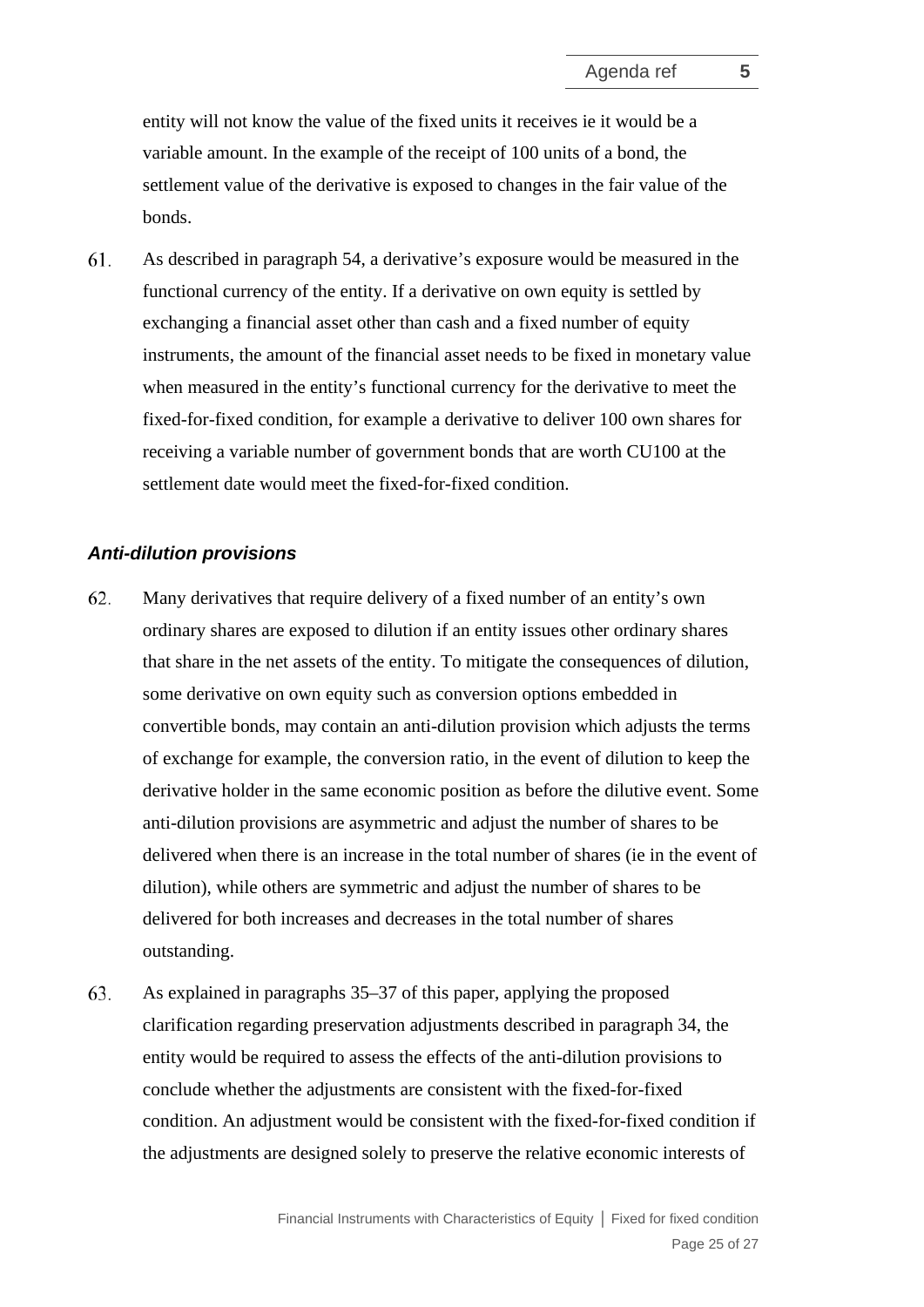<span id="page-25-0"></span>the derivative holder and the underlying equity holder before and after a particular dilutive event.

# **Summary of the staff's preliminary view**

- <span id="page-25-1"></span>64. At a future meeting, the staff plan to recommend adding clarifications to the requirements in paragraph 16 of IAS 32 to explain the rationale of the fixed-forfixed condition and provide guidance on how it should be applied. At this stage, the staff are considering the following clarifications:
	- $(a)$ A derivative on own equity that meets the fixed-for-fixed condition should have a fair value on the settlement date (settlement value) that is:
		- (i) only affected by fluctuations in the price of the underlying equity instruments (exposed to equity price risk); and
		- (ii) not affected by fluctuations in other variables that the holder of the underlying equity instruments would not be exposed to (not exposed to other risks).
	- $(b)$ If a derivative is subject to any adjustments to the amount of cash or another financial asset, or the number of own equity instruments, the adjustments would not preclude the derivative from meeting the fixedfor-fixed condition if the adjustments:
		- (i) preserve the relative economic interests of the derivative holder and the underlying equity instrument holder ('preservation adjustments'); or
		- (ii) compensate the issuer for the fact that the derivative will be settled at a future date ('passage of time adjustments').